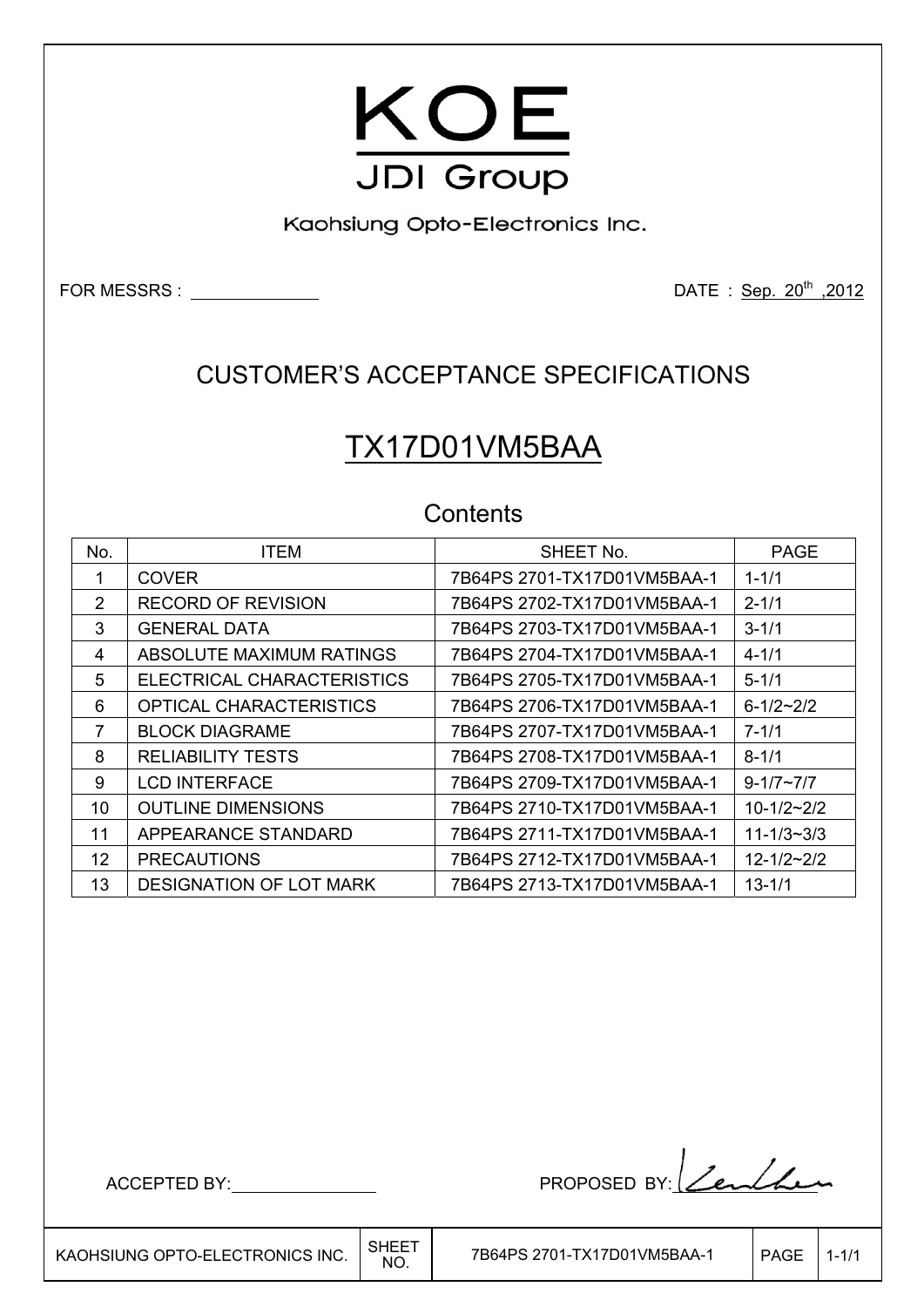| DATE | SHEET No. | SUMMARY |  |
|------|-----------|---------|--|
|      |           |         |  |
|      |           |         |  |
|      |           |         |  |
|      |           |         |  |
|      |           |         |  |
|      |           |         |  |
|      |           |         |  |
|      |           |         |  |
|      |           |         |  |
|      |           |         |  |
|      |           |         |  |
|      |           |         |  |
|      |           |         |  |
|      |           |         |  |
|      |           |         |  |
|      |           |         |  |
|      |           |         |  |
|      |           |         |  |
|      |           |         |  |
|      |           |         |  |
|      |           |         |  |
|      |           |         |  |
|      |           |         |  |
|      |           |         |  |
|      |           |         |  |
|      |           |         |  |
|      |           |         |  |
|      |           |         |  |
|      |           |         |  |
|      |           |         |  |
|      |           |         |  |
|      |           |         |  |
|      |           |         |  |
|      |           |         |  |
|      |           |         |  |
|      |           |         |  |
|      |           |         |  |
|      |           |         |  |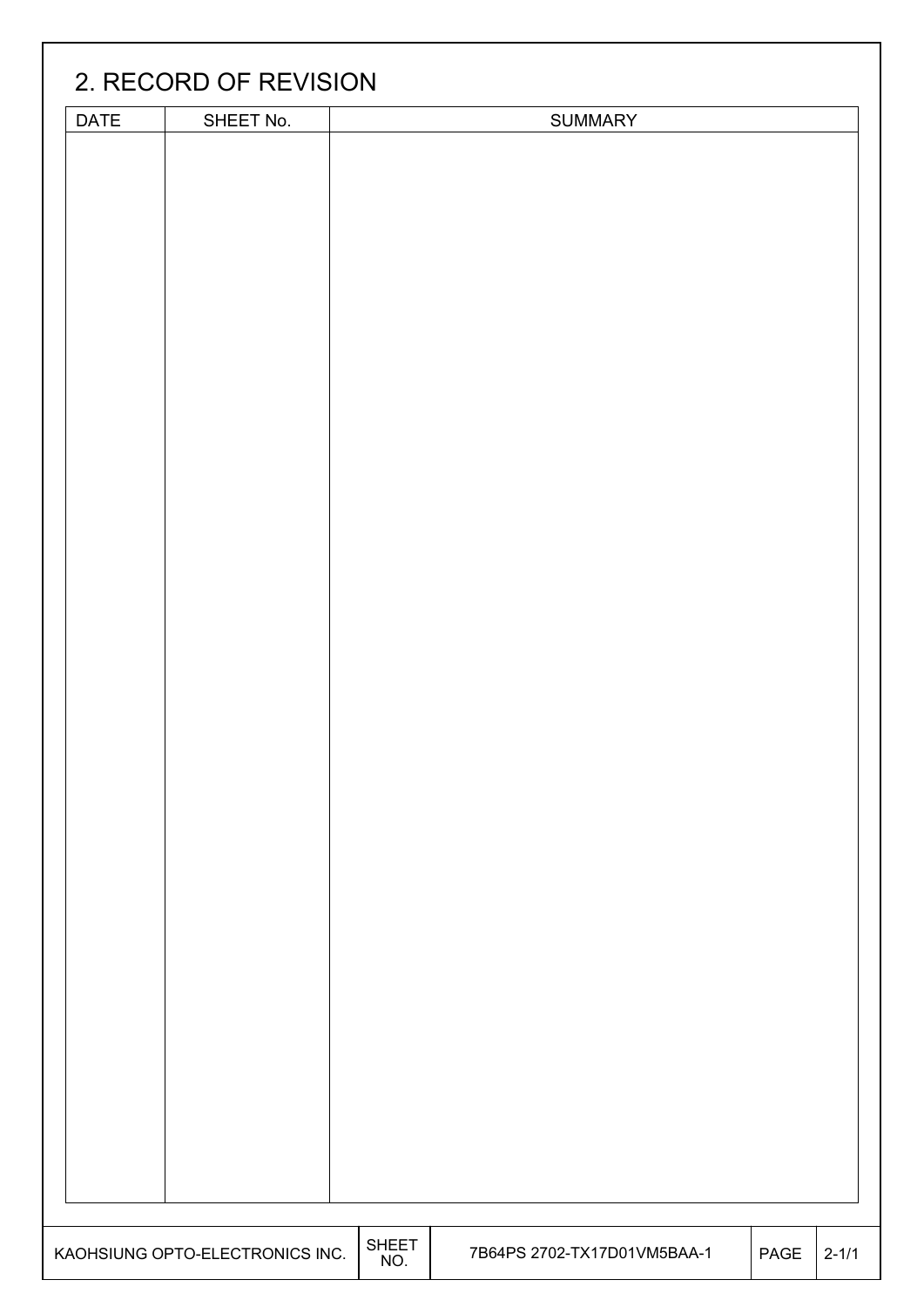## 3. GENERAL DATA

### 3.1 DISPLAY FEATURES

This module is a 6.5" VGA of 4:3 format amorphous silicon TFT. The pixel format is vertical stripe and sub pixels are arranged as R (red), G (green), B (blue) sequentially. This display is RoHS compliant, COG (chip on glass) technology and LED backlight are applied on this display.

| Part Name                      | TX17D01VM5BAA                               |
|--------------------------------|---------------------------------------------|
| Module Dimensions              | 153.0(W) mm x 118.0(H) mm x 9.1 (D) mm typ. |
| <b>LCD Active Area</b>         | 132.48(W) mm x 99.36(H) mm                  |
| <b>Pixel Pitch</b>             | $0.207(W)$ mm x 0.207 (H) mm                |
| Resolution                     | 640 x 3(RGB)(W) x 480(H) dots               |
| <b>Color Pixel Arrangement</b> | R, G, B Vertical stripe                     |
| LCD Type                       | Transmissive Color TFT; Normally White      |
| Display Type                   | <b>Active Matrix</b>                        |
| Number of Colors               | 262k Colors                                 |
| <b>Backlight</b>               | 12 LEDs (3 series x 4)                      |
| Weight                         | 190g                                        |
| Interface                      | C-MOS; 18-bit RGB; 31 pins                  |
| Power Supply Voltage           | 3.3V for LCD; 12V for Backlight             |
| <b>Power Consumption</b>       | 0.48 W for LCD; 4.08 W for Backlight        |
| <b>Viewing Direction</b>       | <b>Super Wide Version</b>                   |

| KAOHSIUNG OPTO-ELECTRONICS INC. | SHEE <sup>-</sup><br><b>NO</b> | 7B64PS 2703-TX17D01VM5BAA-1 | PAGE | $3 - 1/1$ |
|---------------------------------|--------------------------------|-----------------------------|------|-----------|
|---------------------------------|--------------------------------|-----------------------------|------|-----------|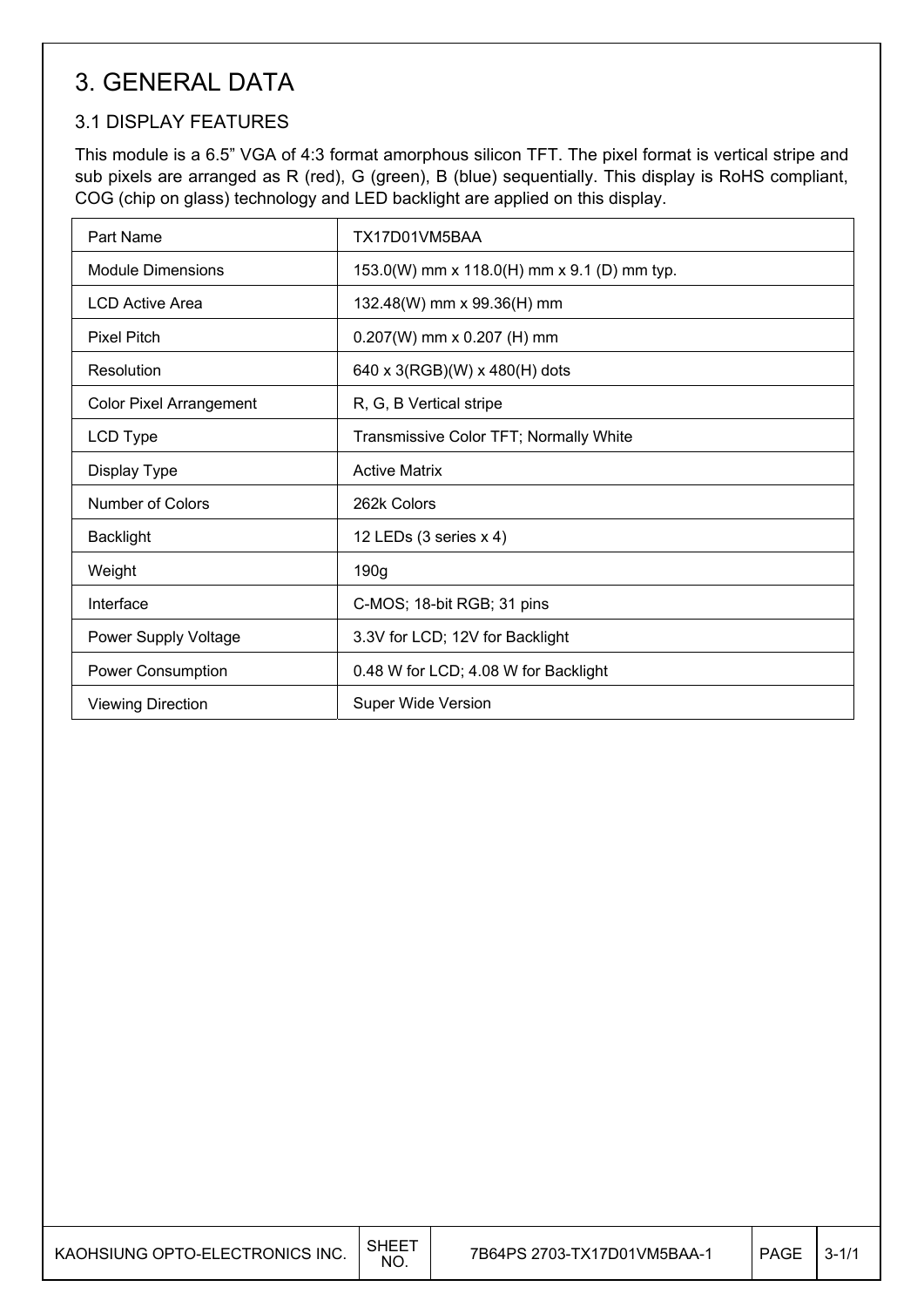## 4. ABSOLUTE MAXIMUM RATINGS

| Item                         | Symbol                     | Min.   | Max.          | Jnit              | Remarks |
|------------------------------|----------------------------|--------|---------------|-------------------|---------|
| Supply Voltage               | $\mathsf{V}_{\mathsf{DD}}$ | $-0.3$ | 5             |                   |         |
| Input Voltage of Logic       | V                          | $-0.3$ | $V_{DD}$ +0.3 |                   | Note 1  |
| <b>Operating Temperature</b> | Top                        | $-20$  | 70            | $\degree$ C       | Note 2  |
| <b>Storage Temperature</b>   | Tst                        | $-30$  | 80            | $^{\circ}$ $\cap$ | Note 2  |

Note 1: The rating is defined for the signal voltages of the interface such as CLK, DE, Hsync, Vsync and RGB data bus.

Note 2: The maximum rating is defined as above based on the chamber temperature, which might be different from ambient temperature after assembling the panel into the application. Moreover, some temperature-related phenomenon as below needed to be noticed:

- Background color, contrast and response time would be different in temperatures other than  $25^{\circ}$ C.

- Operating under high temperature will shorten LED lifetime.

| KAOHSIUNG OPTO-ELECTRONICS INC. | <b>SHEET</b><br>NO. | 7B64PS 2704-TX17D01VM5BAA-1 | <b>PAGE</b> | . 4 - 1 |
|---------------------------------|---------------------|-----------------------------|-------------|---------|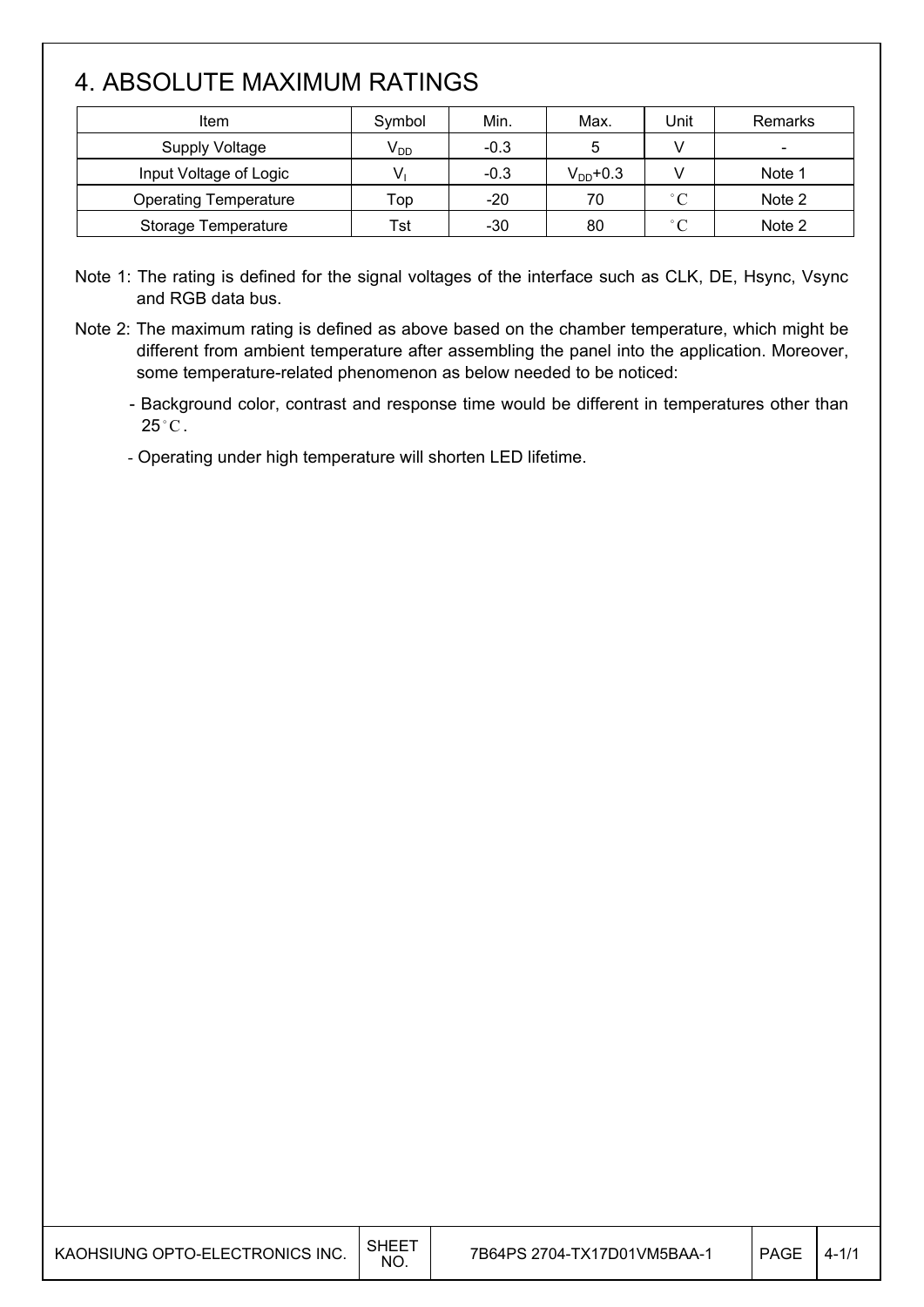## 5. ELECTRICAL CHARACTERISTICS

### 5.1 LCD CHARACTERISTICS

| Item                   | Symbol            | Condition       | Min.               | Typ. | Max.               | Unit       | Remarks                  |
|------------------------|-------------------|-----------------|--------------------|------|--------------------|------------|--------------------------|
| Power Supply Voltage   | $V_{DD}$          |                 | 3.0                | 3.3  | 3.6                | V          | $\overline{\phantom{a}}$ |
| Input Voltage of Logic |                   | "H" level       | 0.7V <sub>DD</sub> |      | $V_{DD}$           |            | Note 1                   |
|                        | V <sub>I</sub>    | "L" level       | $V_{SS}$           |      | 0.3V <sub>DD</sub> | v          |                          |
| Power Supply Current   | l <sub>DD</sub>   | $V_{DD} = 3.3V$ |                    | 144  | 172                | mA         | Note $2,3$               |
| <b>Vsync Frequency</b> | $J_{v}$           |                 |                    | 60   | 66                 | Hz         |                          |
| <b>Hsync Frequency</b> | ${\mathcal{J}}_H$ |                 | 27.86              | 31.5 | 37.62              | <b>KHz</b> |                          |
| <b>CLK Frequency</b>   | $J_{CLK}$         |                 | 22.29              | 25.2 | 37.62              | <b>MHz</b> |                          |

 $T_e = 25$  °C, Vss = 0V

Note 1: The rating is defined for the signal voltages of the interface such as DE, CLK and RGB data bus.

Note 2: An all black check pattern is used when measuring  $I_{DD}$ .  $f_{v}$  is set to 60 Hz.

Note 3: 1.0A fuse is applied in the module for  $I_{DD}$ . For display activation and protection purpose, power supply is recommended larger than 2.5A to start the display and break fuse once any short circuit occurred.

### 5.2 BACKLIGHT CHARACTERISTICS

| 3.2 DAUNLIUMT UMARAUTERISTIUS |           |                   |      |      |                          | $T_a = 25$ °C |                   |
|-------------------------------|-----------|-------------------|------|------|--------------------------|---------------|-------------------|
| Item                          | Symbol    | Condition         | Min. | Typ. | Max.                     | Unit          | Remarks           |
| <b>LED Input Voltage</b>      | $V_{LED}$ |                   | 11.7 | 12   | 12.3                     | V             | Note <sub>1</sub> |
| <b>LED Forward Current</b>    |           | 0V; 0% duty       | 320  | 340  | 360                      |               |                   |
| <b>ILED</b><br>(Dim Control)  |           | 3.3VDC; 100% duty | 24   | 30   | 36                       | mA            | Note 2            |
| <b>LED lifetime</b>           |           | 340 mA            |      | 70K  | $\overline{\phantom{a}}$ | hrs           | Note 3            |

Note 1: As Fig. 5.1 shown, LED current is constant, 340 mA, controlled by the LED driver when applying  $12V V_{LED}$ .

Note 2: Dimming function can be obtained by applying DC voltage or PWM signal from the display interface CN1. The recommended PWM signal is  $1K \sim 10K$  Hz with 3.3V amplitude.

Note 3: The estimated lifetime is specified as the time to reduce 50% brightness by applying 340 mA at  $25^{\circ}$ C.

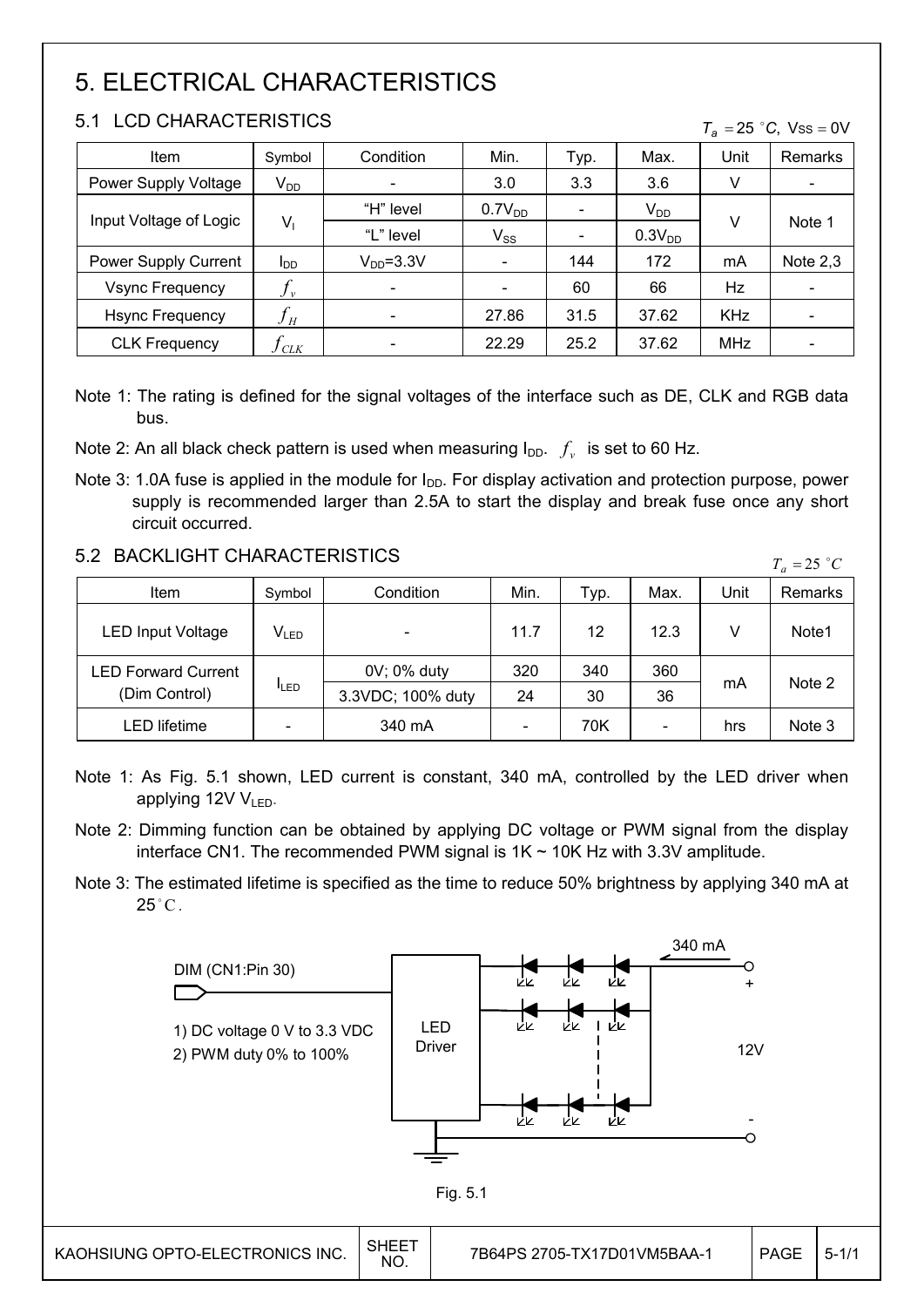## 6. OPTICAL CHARACTERISTICS

The optical characteristics are measured based on the conditions as below:

- Supplying the signals and voltages defined in the section of electrical characteristics.
- The backlight unit needs to be turned on for 30 minutes.
- The ambient temperature is 25 °C.
- In the dark room around 500~1000 lx, the equipment has been set for the measurements as shown in Fig 6.1.

*Ta* 25 *C*,*fv* 60 Hz, VDD 3.3V \$

|                                                            |             |                          |                                          |      |      |                          | $I_a = 20$ C, $I_v = 00$ HZ, VDD = 0.0V |                          |
|------------------------------------------------------------|-------------|--------------------------|------------------------------------------|------|------|--------------------------|-----------------------------------------|--------------------------|
| Item                                                       |             | Symbol                   | Condition                                | Min. | Typ. | Max.                     | Unit                                    | Remarks                  |
| <b>Brightness of White</b><br><b>Brightness Uniformity</b> |             |                          |                                          | 640  | 800  | $\overline{\phantom{a}}$ | cd/m <sup>2</sup>                       | Note 1                   |
|                                                            |             |                          | $\phi = 0^{\circ}, \theta = 0^{\circ}$ , | 70   |      |                          | $\%$                                    | Note 2                   |
| <b>Contrast Ratio</b>                                      |             | CR                       | $I_{LED}$ = 340 mA                       |      | 350  | $\overline{\phantom{0}}$ | $\blacksquare$                          | Note 3                   |
| Response Time<br>(Rising + Falling)                        |             | $T_r + T_f$              | $\phi = 0^{\circ}, \theta = 0^{\circ}$   |      | 30   | $\overline{\phantom{a}}$ | ms                                      | Note 4                   |
| NTSC Ratio                                                 |             | $\overline{\phantom{a}}$ | $\phi = 0^{\circ}, \theta = 0^{\circ}$   |      | 50   | $\overline{\phantom{a}}$ | %                                       | $\overline{\phantom{a}}$ |
|                                                            |             | $\theta$ x               | $\phi = 0^\circ$ , CR $\geq 10$          |      | 80   | $\overline{\phantom{a}}$ |                                         |                          |
|                                                            |             | $\theta x'$              | $\phi = 180^\circ$ , CR $\geq 10$        |      | 80   | $\overline{\phantom{a}}$ |                                         |                          |
| <b>Viewing Angle</b>                                       |             | $\theta$ y               | $\phi = 90^\circ$ , CR $\geq 10$         |      | 80   |                          | Degree                                  | Note 5                   |
|                                                            |             | $\theta$ y'              | $\phi = 270^\circ$ , CR $\geq 10$        |      | 80   | $\overline{\phantom{a}}$ |                                         |                          |
|                                                            |             | X                        |                                          | 0.54 | 0.59 | 0.64                     |                                         |                          |
|                                                            | Red         | Y                        |                                          | 0.29 | 0.34 | 0.39                     |                                         |                          |
|                                                            |             | X                        |                                          | 0.29 | 0.34 | 0.39                     |                                         |                          |
| Color                                                      | Green       | Y                        |                                          | 0.53 | 0.58 | 0.63                     |                                         |                          |
| Chromaticity                                               |             | X                        | $\phi = 0^{\circ}, \theta = 0^{\circ}$   | 0.10 | 0.15 | 0.20                     |                                         | Note 6                   |
|                                                            | <b>Blue</b> | Y                        |                                          | 0.09 | 0.14 | 0.19                     |                                         |                          |
|                                                            |             | X                        |                                          | 0.27 | 0.32 | 0.37                     |                                         |                          |
|                                                            | White       | Y                        |                                          | 0.30 | 0.35 | 0.40                     |                                         |                          |

Note 1: The brightness is measured from the panel center point, P5 in Fig. 6.2, for the typical value. Note 2: The brightness uniformity is calculated by the equation as below:

Brightness uniformity  $=\frac{1}{100}$  and  $\frac{1}{100}$  x 100% Max.Brightness Brightness uniformity =  $\frac{\text{Min.~Brightness}}{\text{max.~S}}$ 

, which is based on the brightness values of the 9 points measured by BM-5 as shown in Fig. 6.2.

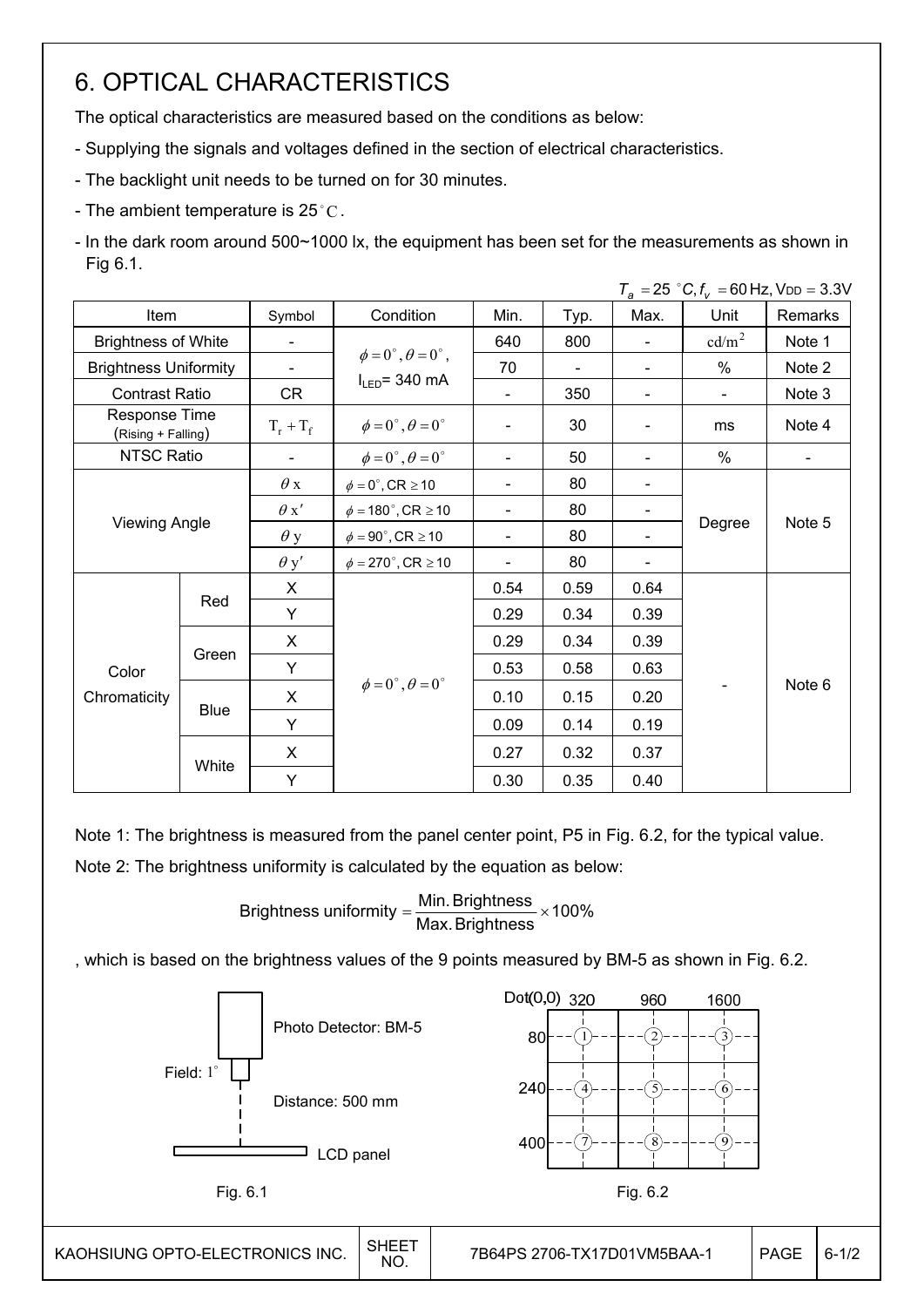Note 3: The Contrast Ratio is measured from the center point of the panel, P5, and defined as the following equation:

> Brightness of Black  $CR =$ Brightness of White

Note 4: The definition of response time is shown in Fig. 6.3. The rising time is the period from 90% brightness to 10% brightness when the data is from white to black. Oppositely, Falling time is the period from 10% brightness rising to 90% brightness.



Note 5: The definition of viewing angle is shown in Fig. 6.4. Angle  $\phi$  is used to represent viewing directions, for instance,  $\phi = 270^\circ$  means 6 o'clock, and  $\phi = 0^\circ$  means 3 o'clock. Moreover, angle  $\theta$  is used to represent viewing angles from axis Z toward plane XY.

 The viewing direction of this display is 12 o'clock, which means that a photograph with gray scale would not be reversed in color and the brightness change would be less from this direction. However, the best contrast peak would be located at 6 o'clock.



Fig 6.4

Note 6: The color chromaticity is measured from the center point of the panel, P5, as shown in Fig. 6.2.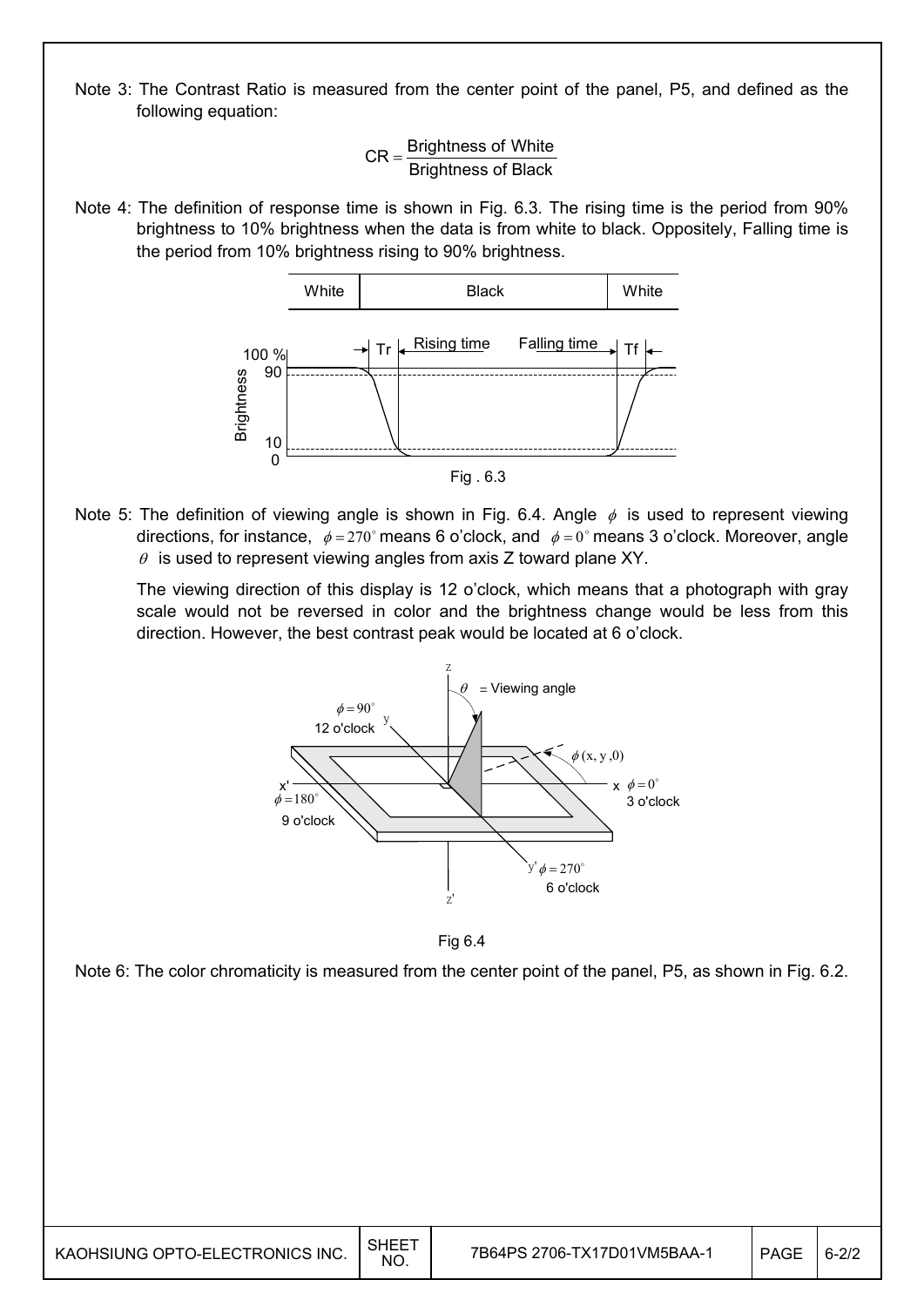## 7. BLOCK DIAGRAM



Note1: Signals are CLK, Hsync, Vsync, DE, SD, and RGB data bus.

| KAOHSIUNG OPTO-ELECTRONICS INC. | SHEE <sup>.</sup><br><b>NO</b> | 7B64PS 2707-TX17D01VM5BAA-1 | PAGE |  |
|---------------------------------|--------------------------------|-----------------------------|------|--|
|---------------------------------|--------------------------------|-----------------------------|------|--|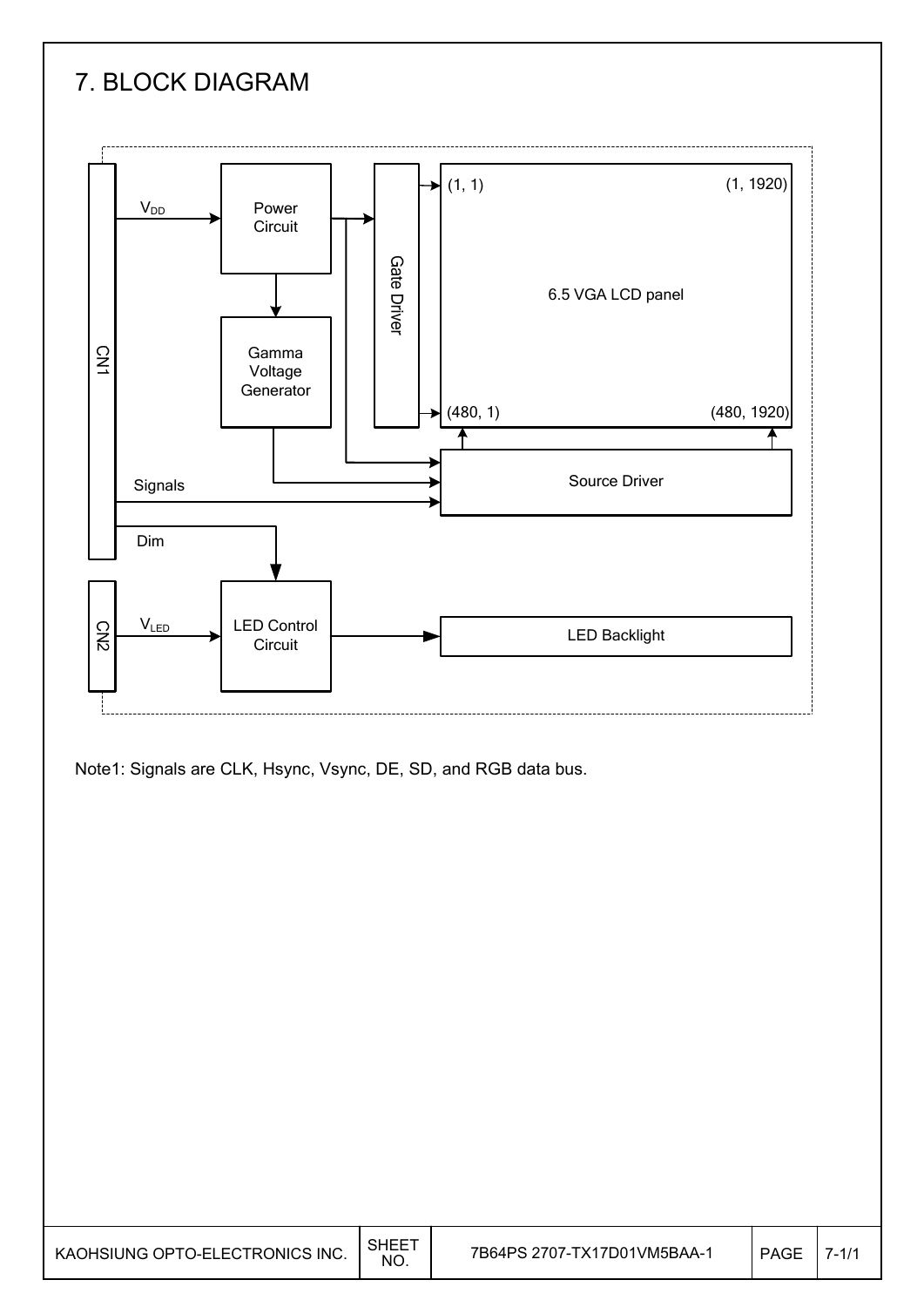## 8. RELIABILITY TESTS

| <b>Test Item</b>                                                                                                                                       | Condition                                                                                       |                                                           |  |
|--------------------------------------------------------------------------------------------------------------------------------------------------------|-------------------------------------------------------------------------------------------------|-----------------------------------------------------------|--|
| <b>High Temperature</b>                                                                                                                                | 1) Operating<br>2) $70^{\circ}$ C                                                               | 240 hrs                                                   |  |
| 1) Operating<br>Low Temperature<br>2) -20 $^{\circ}$ C                                                                                                 |                                                                                                 | 240 hrs                                                   |  |
| <b>High Temperature</b>                                                                                                                                | 1) Storage<br>2) 80 $^{\circ}$ C                                                                | 240 hrs                                                   |  |
| Low Temperature                                                                                                                                        | 1) Storage<br>2) -30 $^{\circ}$ C                                                               | 240 hrs                                                   |  |
| <b>Heat Cycle</b>                                                                                                                                      | 1) Operating<br>2) $-20$ °C $-70$ °C<br>3) 3hrs~1hr~3hrs                                        |                                                           |  |
| <b>Thermal Shock</b>                                                                                                                                   | 1) Non-Operating<br>2) -35 $^{\circ}$ C $\leftrightarrow$ 85 $^{\circ}$ C<br>3) 0.5 hr ↔ 0.5 hr | 240 hrs                                                   |  |
| High Temperature &<br>Humidity                                                                                                                         | 1) Operating<br>2) 40°C & 85%RH<br>3) Without condensation<br>(Note3)                           | 240 hrs                                                   |  |
| Vibration                                                                                                                                              | 1) Non-Operating<br>2) 20~200 Hz<br>3) 2G<br>4) X, Y, and Z directions                          | 1 hr for each direction                                   |  |
| 1) Non-Operating<br>2) 10 ms<br><b>Mechanical Shock</b><br>3) 50G<br>4) $\pm X$ , $\pm Y$ and $\pm Z$ directions                                       |                                                                                                 | Once for each direction                                   |  |
| 1) Operating<br>2) Tip: 200 pF, 250 $\Omega$<br><b>ESD</b><br>3) Air discharge for glass: $\pm$ 8KV<br>4) Contact discharge for metal frame: $\pm$ 8KV |                                                                                                 | 1) Glass: 9 points<br>2) Metal frame: 8 points<br>(Note4) |  |

Note 1: Display functionalities are inspected under the conditions defined in the specification after the reliability tests.

- Note 2: The display is not guaranteed for use in corrosive gas environments.
- Note 3: Under the condition of high temperature & humidity, if the temperature is higher than 40 °C, the humidity needs to be reduced as Fig. 8.1 shown.
- Note 4: All pins of LCD interface (CN1) have been tested by  $\pm 100V$  contact discharge of ESD under non-operating condition.

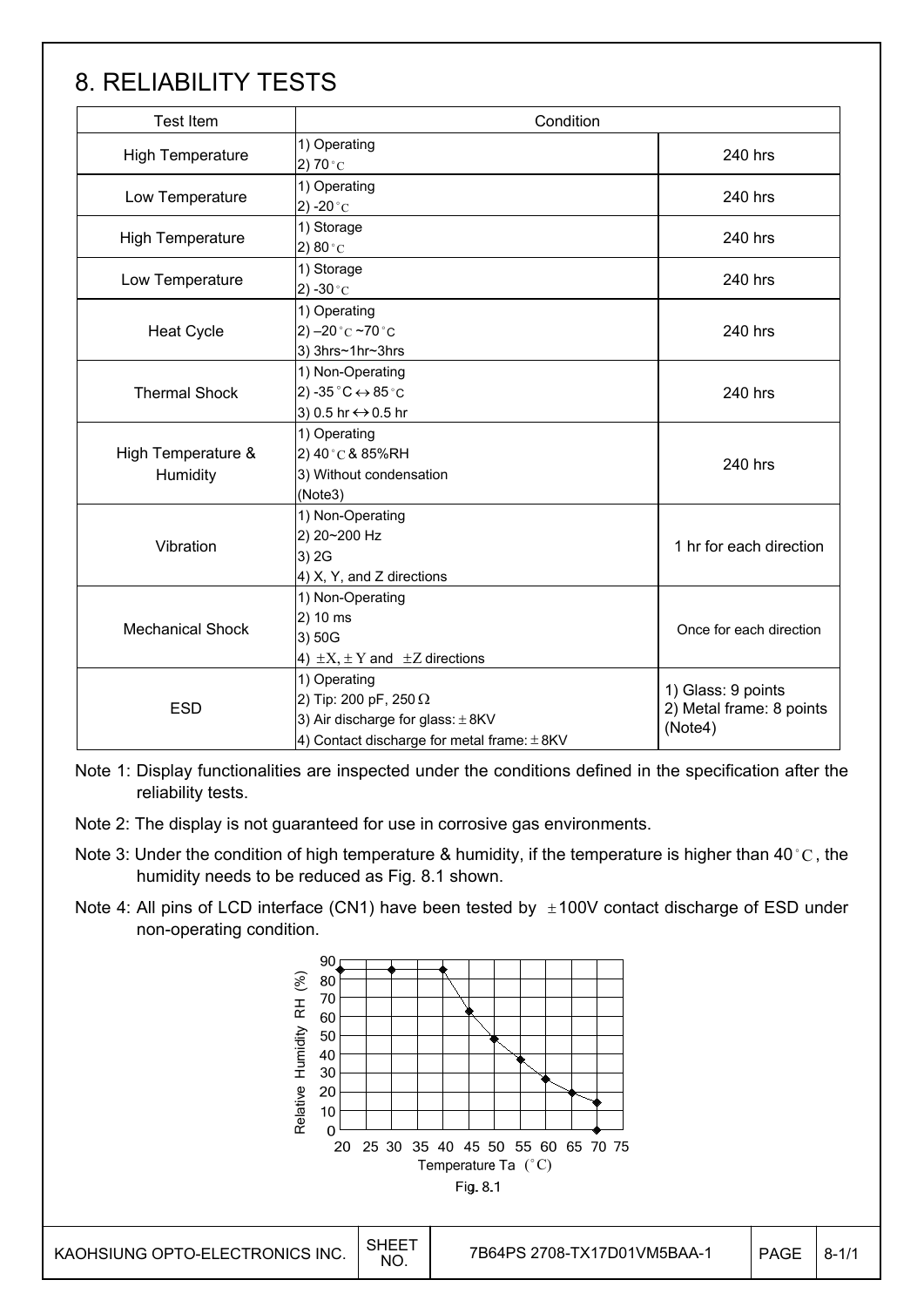## 9. LCD INTERFACE

### 9.1 INTERFACE PIN CONNECTIONS

The display interface connector (CN1) is DF9-31P-1V made by Hirose, and Pin assignment is as below:

| Pin No.          | Symbol         | Signal                                                                                           |
|------------------|----------------|--------------------------------------------------------------------------------------------------|
| 1                | <b>GND</b>     | Ground                                                                                           |
| $\overline{2}$   | <b>CLK</b>     | Dot Clock                                                                                        |
|                  |                | Horizontal synchronous signal and mode selection                                                 |
| $\mathbf{3}$     | <b>HSYNC</b>   | Synchronous Mode: Hsync signal input                                                             |
|                  |                | Data Enable Mode: Open or Low                                                                    |
| 4                | <b>VSYNC</b>   | Vertical synchronous signal                                                                      |
| 5                | <b>GND</b>     | Ground                                                                                           |
| 6                | R <sub>0</sub> | Red data (LSB)                                                                                   |
| $\overline{7}$   | R <sub>1</sub> | Red data                                                                                         |
| 8                | R <sub>2</sub> | Red data                                                                                         |
| $\boldsymbol{9}$ | R <sub>3</sub> | Red data                                                                                         |
| 10               | R <sub>4</sub> | Red data                                                                                         |
| 11               | R <sub>5</sub> | Red data (MSB)                                                                                   |
| 12               | <b>GND</b>     | Ground                                                                                           |
| 13               | G <sub>0</sub> | Green data (LSB)                                                                                 |
| 14               | G <sub>1</sub> | Green data                                                                                       |
| 15               | G <sub>2</sub> | Green data                                                                                       |
| 16               | G <sub>3</sub> | Green data                                                                                       |
| 17               | G <sub>4</sub> | Green data                                                                                       |
| 18               | G <sub>5</sub> | Green data (MSB)                                                                                 |
| 19               | <b>GND</b>     | Ground                                                                                           |
| 20               | B <sub>0</sub> | Blue data (LSB)                                                                                  |
| 21               | <b>B1</b>      | Blue data                                                                                        |
| 22               | <b>B2</b>      | Blue data                                                                                        |
| 23               | B <sub>3</sub> | Blue data                                                                                        |
| 24               | <b>B4</b>      | Blue data                                                                                        |
| 25               | B <sub>5</sub> | Blue data (MSB)                                                                                  |
| 26               | <b>GND</b>     | Ground                                                                                           |
| 27               | DE             | Data Enable Signal                                                                               |
| 28               | $V_{DD}$       | Power Supply                                                                                     |
| 29               | $V_{DD}$       | Power Supply                                                                                     |
| 30               | <b>DIM</b>     | Normal Brightness: 0V or 0% PWM Duty<br>Brightness Control: 0V to 3.3 VDC or 0% to 100% PWM Duty |
| 31               | SD             | Normal Scan: Low or open<br>Reverse Scan: High                                                   |

The backlight connector (CN2) is SM02 (8.0)B-BHS-1-TB (LF)(SN) made by JST, and pin assignment is as below:

| Pin No. | Symbol       | Signal |
|---------|--------------|--------|
|         | <b>V</b> LED | 12VDC  |
|         | <b>GND</b>   | Ground |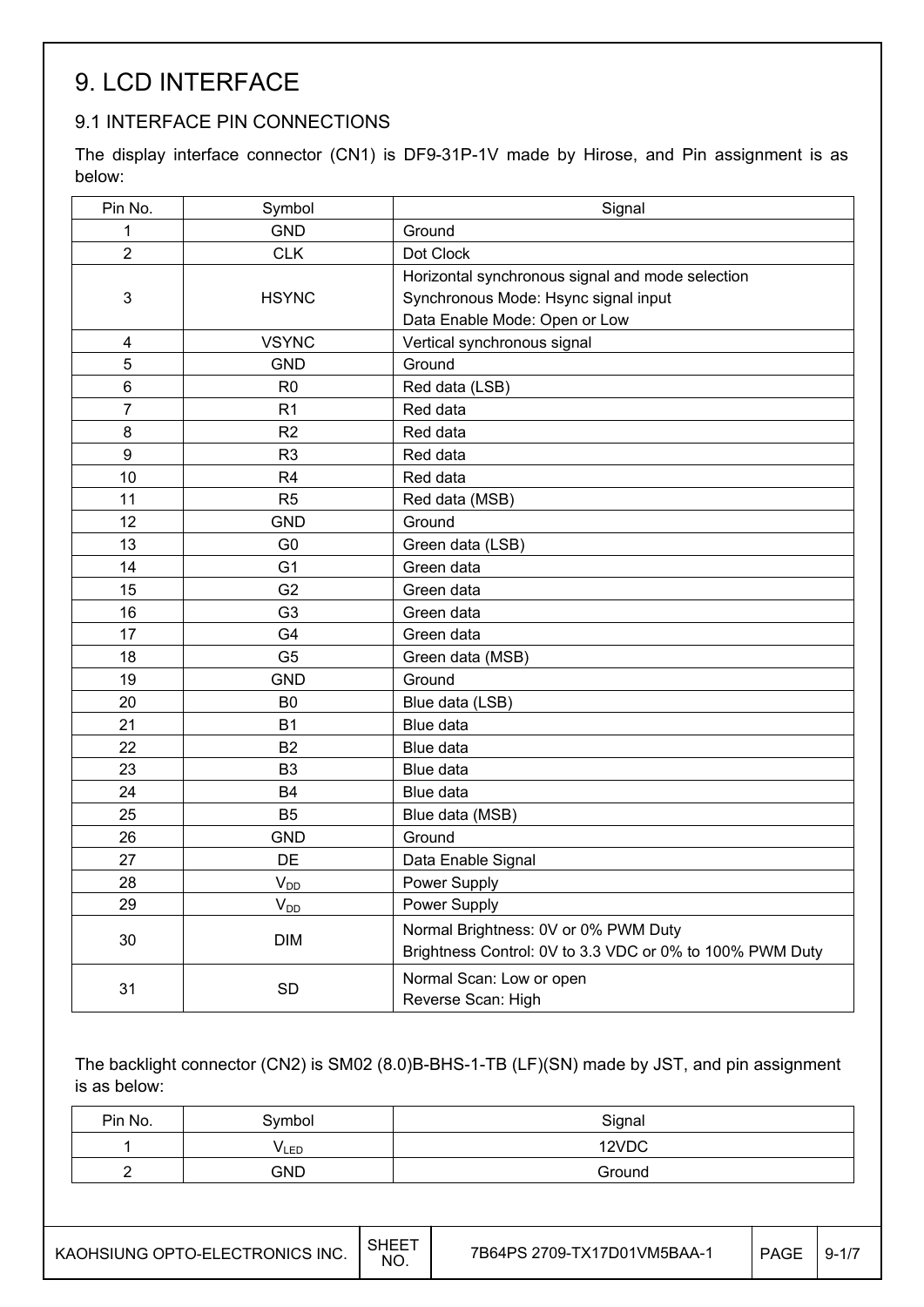### 9.2 TIMING CHART

#### A. SYNCHRONOUS MODE

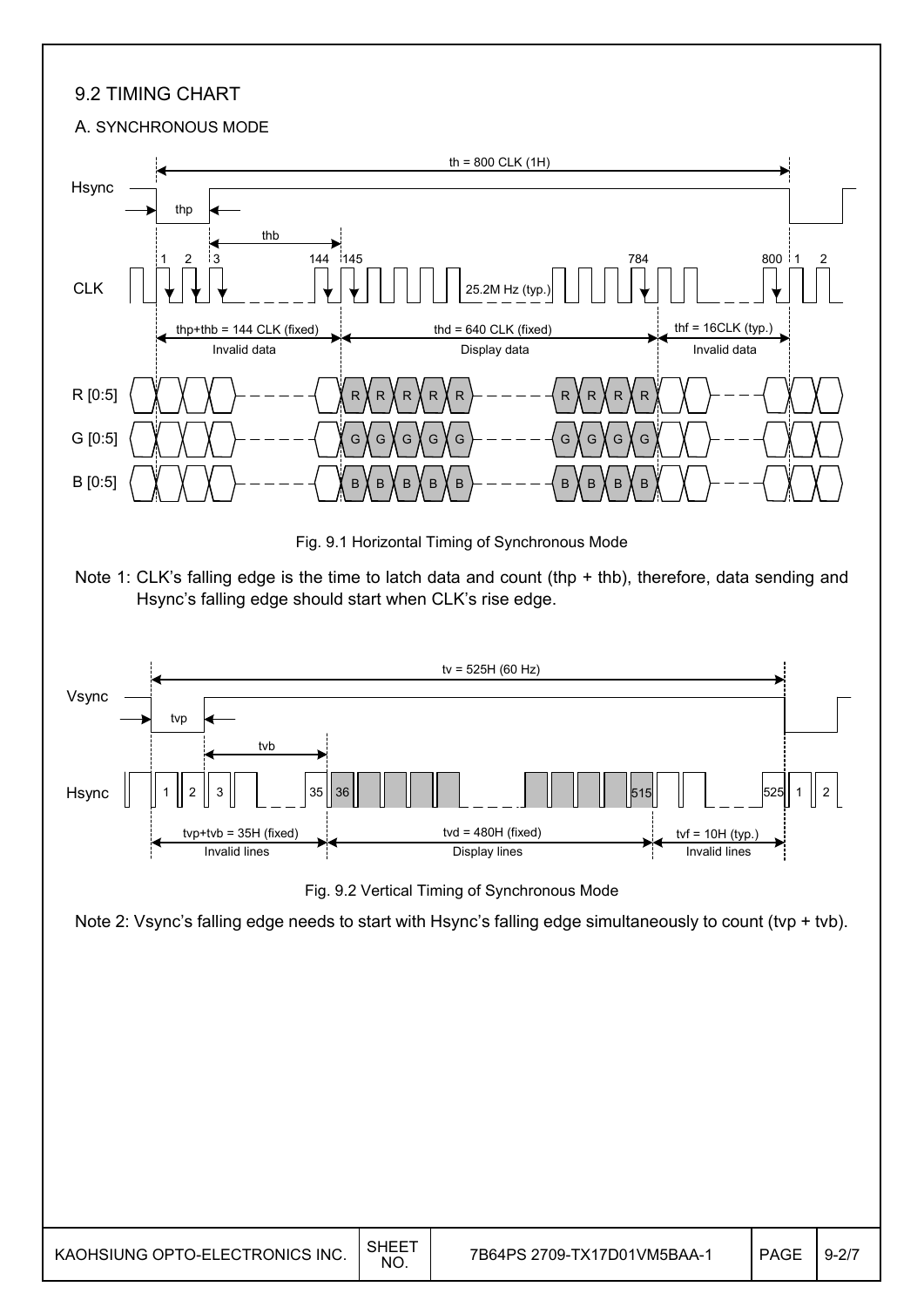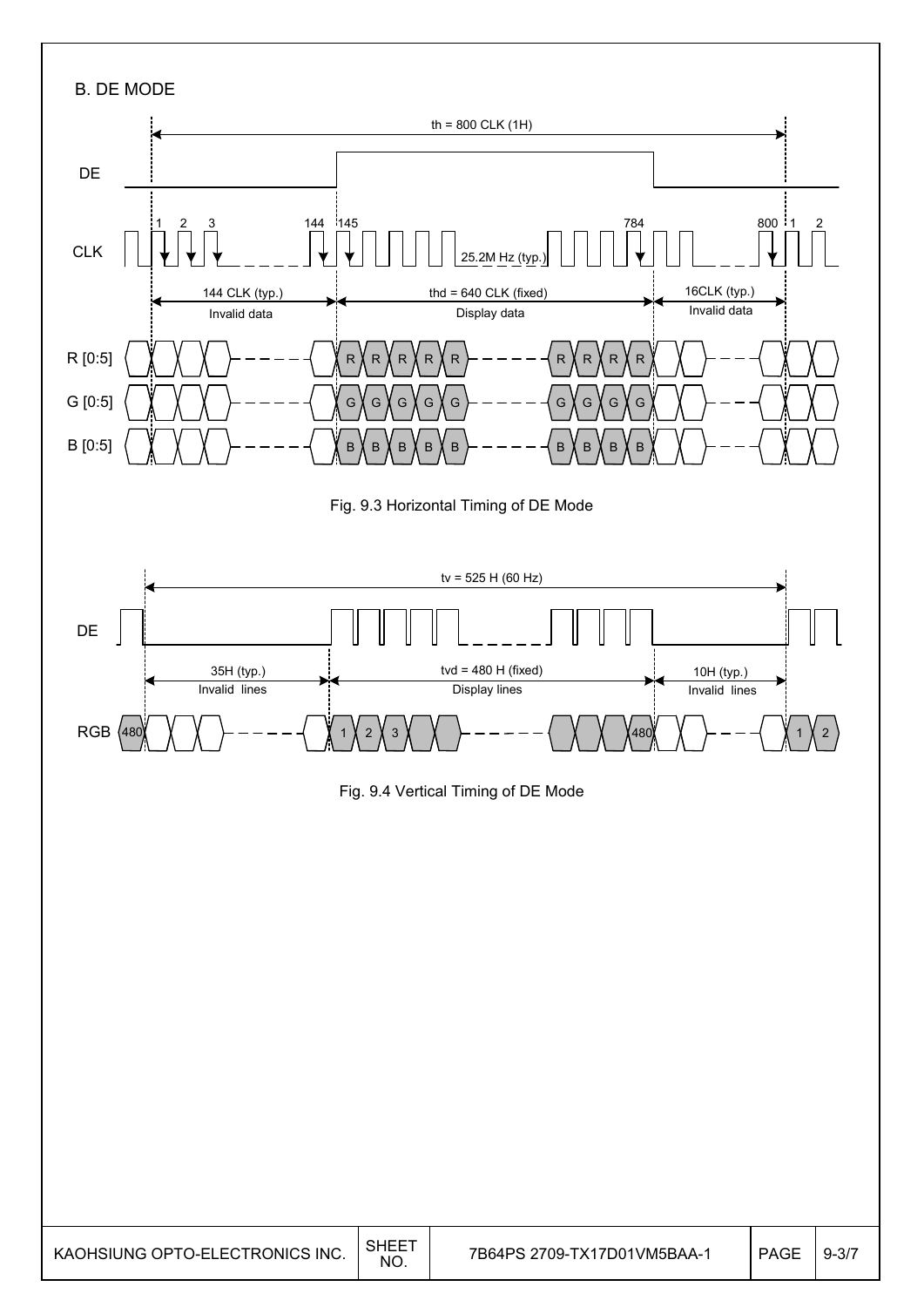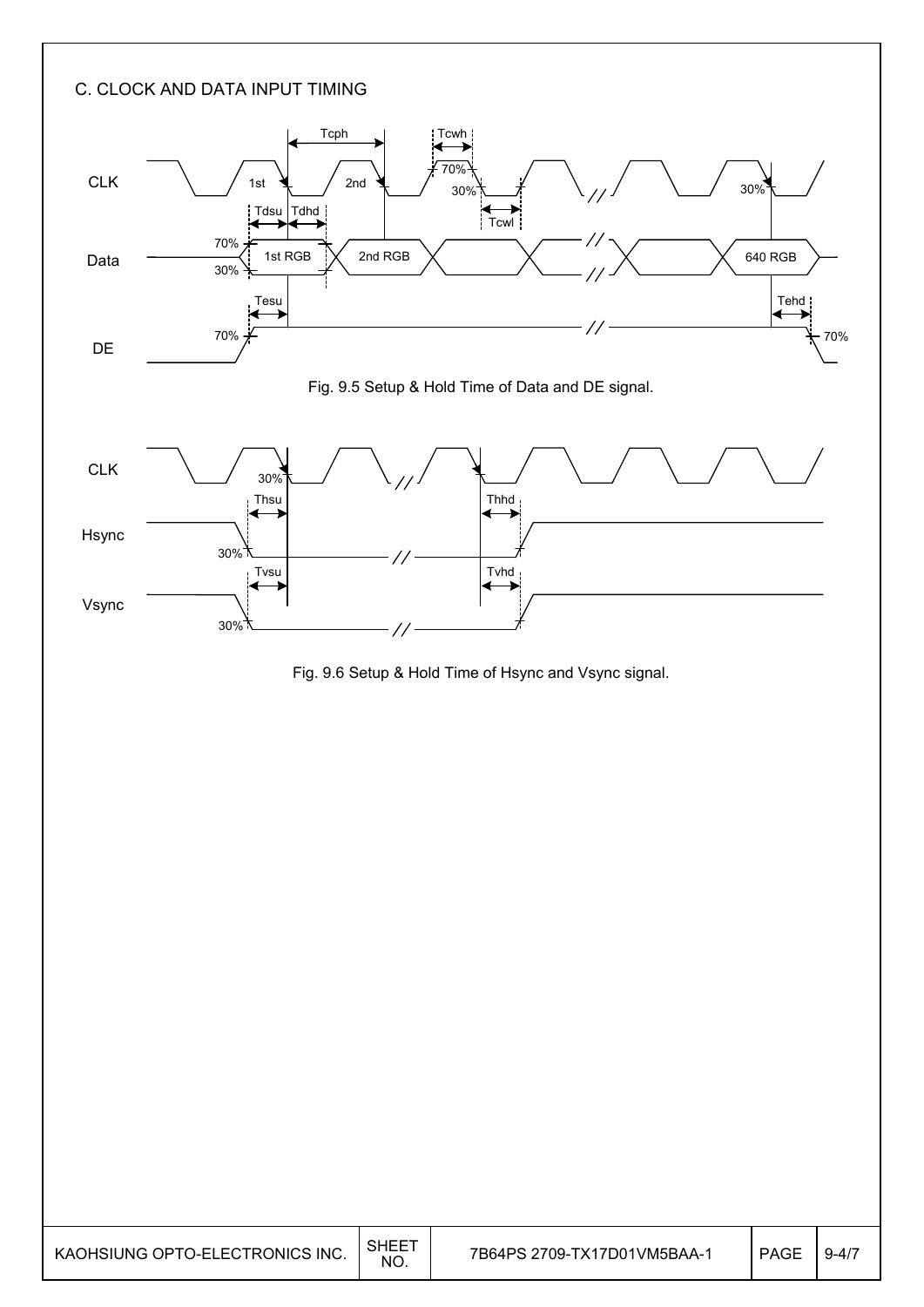#### 9.3 TIME TABLE

The column of timing sets including minimum, typical, and maximum as below are based on the best optical performance, frame frequency (Vsync) = 60 Hz to define. If 60 Hz is not the aim to set, 54~66 Hz for Vsync is recommended to apply for better performance by other parameter combination as the definitions in section 5.1.

#### A. SYNCHRONOUS MODE

| Item  |                            | Symbol      | Min. | Typ. | Max. | Unit       |
|-------|----------------------------|-------------|------|------|------|------------|
|       | <b>CLK Frequency</b>       | fclk        | 24.8 | 25.2 | 34.2 | M Hz       |
|       | Display Data               | thd         | 640  | 640  | 640  |            |
|       | Cycle Time                 | th          | 800  | 800  | 1000 |            |
| Hsync | Pulse Width                | thp         | 1    | 2    | 10   | <b>CLK</b> |
|       | Pulse Width and Back Porch | thp $+$ thb | 144  | 144  | 144  |            |
|       | <b>Front Porch</b>         | thf         | 16   | 16   | 216  |            |
|       | Display Line               | tvd         | 480  | 480  | 480  |            |
|       | Cycle Time                 | tv          | 516  | 525  | 570  |            |
| Vsync | Pulse Width                | tvp         | 1    | 2    | 10   | H          |
|       | Pulse Width and Back Porch | $typ + tvb$ | 35   | 35   | 35   |            |
|       | <b>Front Porch</b>         | tvf         | 1    | 10   | 55   |            |

#### B. DE MODE

| <b>Item</b> |                      | Symbol | Min. | Typ. | Max. | Unit       |
|-------------|----------------------|--------|------|------|------|------------|
|             | <b>CLK Frequency</b> | fclk   | 24.8 | 25.2 | 34.2 | M Hz       |
| Horizontal  | Display Data         | thd    | 640  | 640  | 640  |            |
|             | Cycle Time           | th     | 800  | 800  | 1000 | <b>CLK</b> |
|             | Display Data         | tvd    | 480  | 480  | 480  |            |
| Vertical    | Cycle Time           | tv     | 516  | 525  | 570  | Η          |

#### C. CLOCK AND DATA INPUT TIMING

| Item       |                  | Symbol      | Min.  | Typ.                     | Max.                     | Unit |
|------------|------------------|-------------|-------|--------------------------|--------------------------|------|
|            | Duty             | Tcwh        | 40    | 50                       | 60                       | $\%$ |
| <b>CLK</b> | Cycle Time       | Tcph        | 29.23 | 39.68                    | $\overline{\phantom{a}}$ |      |
|            | Setup Time       | Tvsu        | 8     | $\overline{\phantom{a}}$ |                          |      |
| Vsync      | <b>Hold Time</b> | Tyhd        | 8     | $\overline{\phantom{a}}$ | -                        |      |
|            | Setup Time       | Thsu        | 8     | $\overline{\phantom{a}}$ | -                        |      |
| Hsync      | <b>Hold Time</b> | <b>Thhd</b> | 8     | $\overline{\phantom{a}}$ |                          | ns   |
|            | Setup Time       | Tdsu        | 8     | $\overline{\phantom{a}}$ | $\overline{\phantom{0}}$ |      |
| Data       | <b>Hold Time</b> | <b>Tdhd</b> | 8     | $\overline{\phantom{a}}$ | -                        |      |
|            | Setup Time       | Tesu        | 8     | $\overline{\phantom{a}}$ | -                        |      |
| DE         | <b>Hold Time</b> | Tehd        | 8     |                          |                          |      |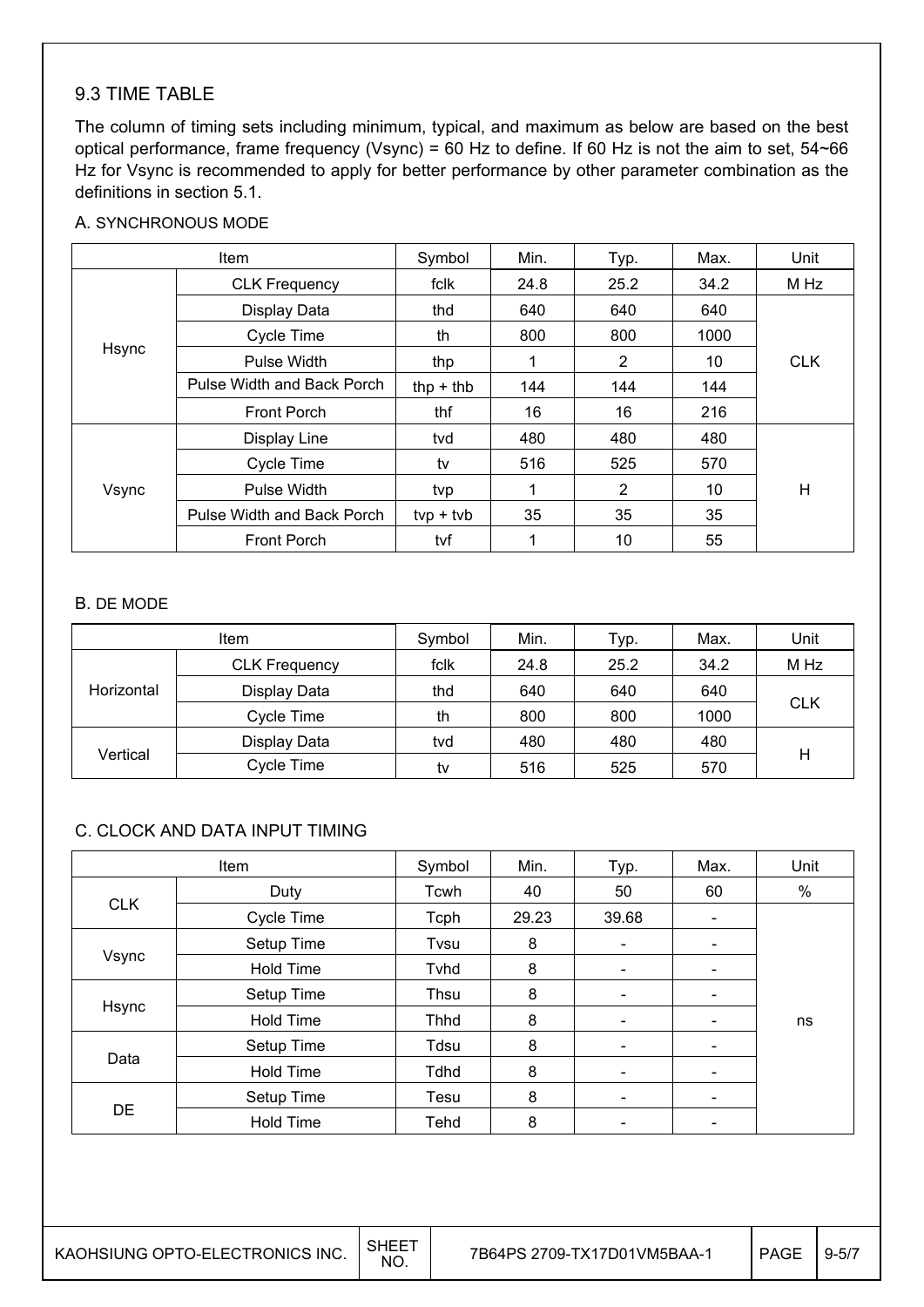

| KAOHSIUNG OPTO-ELECTRONICS INC. | SHEE<br><b>NO</b> | 7B64PS 2709-TX17D01VM5BAA- | PAGE | $19 - 67$ |
|---------------------------------|-------------------|----------------------------|------|-----------|
|---------------------------------|-------------------|----------------------------|------|-----------|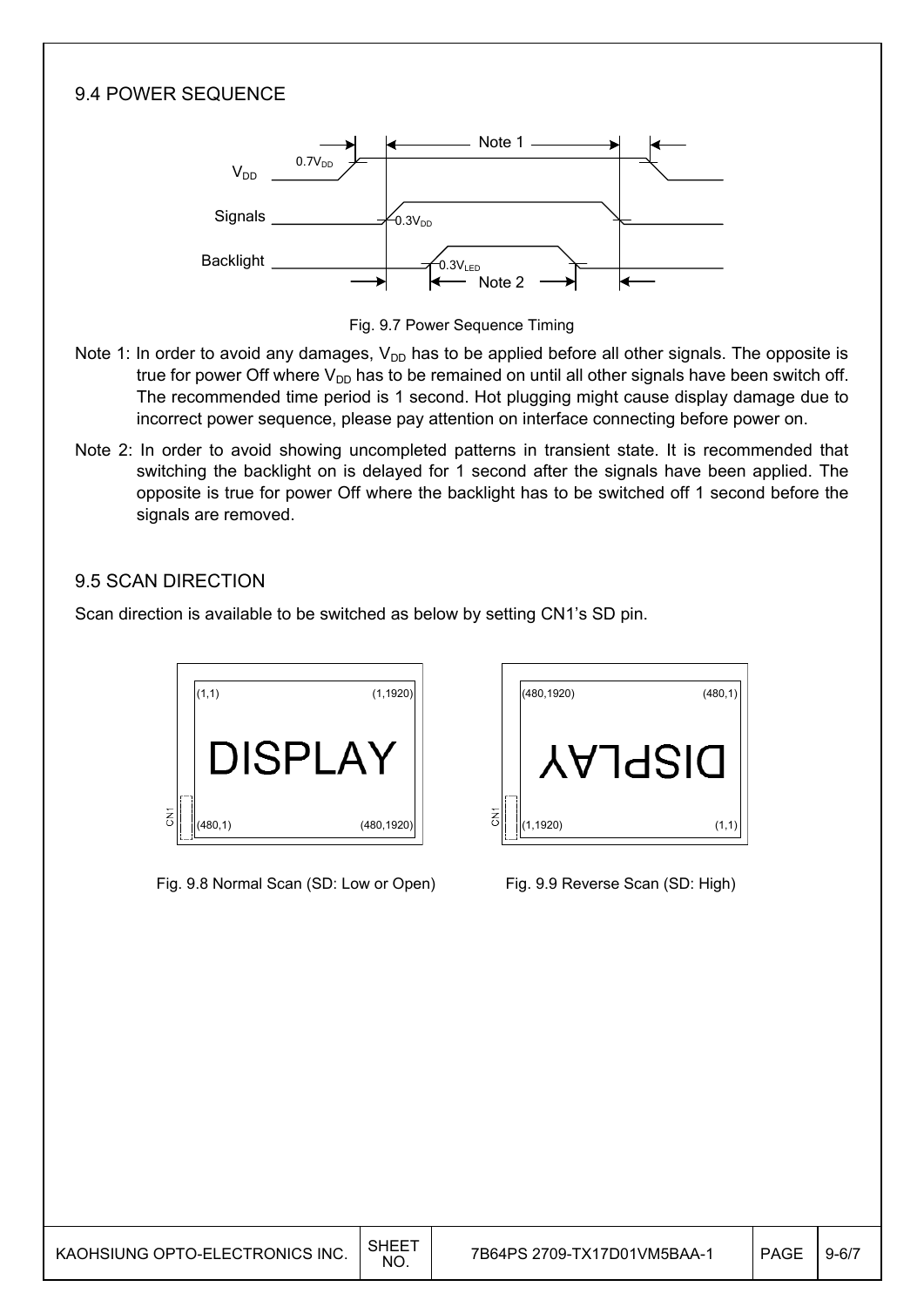### 9.6 DATA INPUT for DISPLAY COLOR

|              | COLOR &          |                | Data Signal    |                                |                |                           |                |                |                      |                      |                |                |                                  |                |                |                      |                |                |                    |
|--------------|------------------|----------------|----------------|--------------------------------|----------------|---------------------------|----------------|----------------|----------------------|----------------------|----------------|----------------|----------------------------------|----------------|----------------|----------------------|----------------|----------------|--------------------|
|              | Gray Scale       | R <sub>5</sub> | R4             | R <sub>3</sub>                 | R <sub>2</sub> | R <sub>1</sub>            | R <sub>0</sub> | G <sub>5</sub> | G <sub>4</sub>       | G <sub>3</sub>       | G <sub>2</sub> | G <sub>1</sub> | G <sub>0</sub>                   | B <sub>5</sub> | <b>B4</b>      | B <sub>3</sub>       | <b>B2</b>      | <b>B1</b>      | B <sub>0</sub>     |
|              | <b>Black</b>     | $\mathbf 0$    | 0              | 0                              | $\mathbf 0$    | 0                         | $\mathbf 0$    | $\mathbf 0$    | $\mathbf 0$          | $\overline{0}$       | $\mathbf 0$    | $\overline{0}$ | 0                                | $\mathbf 0$    | $\overline{0}$ | $\mathbf 0$          | 0              | $\mathbf 0$    | $\mathbf 0$        |
|              | Red (0)          | 1              | 1              | 1                              | 1              | 1                         | 1              | $\mathbf 0$    | 0                    | 0                    | 0              | 0              | 0                                | $\mathbf 0$    | 0              | $\mathbf 0$          | 0              | 0              | 0                  |
|              | Green (0)        | $\mathbf 0$    | 0              | 0                              | 0              | $\mathbf 0$               | $\mathbf 0$    | $\mathbf{1}$   | $\mathbf{1}$         | 1                    | 1              | 1              | 1                                | $\mathbf 0$    | 0              | $\mathbf 0$          | 0              | 0              | 0                  |
| <b>Basic</b> | Blue $(0)$       | 0              | 0              | 0                              | 0              | $\mathbf 0$               | $\mathbf 0$    | $\mathbf 0$    | 0                    | 0                    | $\mathbf 0$    | 0              | 0                                | 1              | 1              | $\mathbf{1}$         | 1              | 1              | 1                  |
| Color        | Cyan             | $\overline{0}$ | 0              | $\mathbf 0$                    | 0              | 0                         | $\mathbf 0$    | $\mathbf{1}$   | $\mathbf{1}$         | 1                    | 1              | 1              | 1                                | 1              | 1              | $\mathbf{1}$         | 1              | 1              | 1                  |
|              | Magenta          | 1              | 1              | 1                              | 1              | 1                         | 1              | $\mathbf 0$    | $\mathbf 0$          | 0                    | $\mathbf 0$    | 0              | 0                                | 1              | $\mathbf{1}$   | 1                    | 1              | 1              | 1                  |
|              | Yellow           | 1              | 1              | 1                              | 1              | 1                         | 1              | $\mathbf{1}$   | $\mathbf{1}$         | 1                    | 1              | 1              | 1                                | $\mathbf 0$    | 0              | $\mathbf 0$          | 0              | 0              | 0                  |
|              | White            | 1              | 1              | 1                              | 1              | 1                         | 1              | 1              | 1                    | 1                    | 1              | 1              | 1                                | 1              | 1              | 1                    | 1              | 1              | 1                  |
|              | <b>Black</b>     | 0              | 0              | 0                              | 0              | 0                         | $\mathbf 0$    | $\mathbf 0$    | 0                    | 0                    | 0              | 0              | 0                                | $\mathbf 0$    | 0              | $\mathbf 0$          | 0              | 0              | 0                  |
|              | Red (62)         | 0              | 0              | 0                              | 0              | 0                         | 1              | $\mathbf 0$    | $\mathbf 0$          | 0                    | $\mathbf 0$    | 0              | $\overline{0}$                   | $\mathbf 0$    | 0              | $\mathbf 0$          | 0              | 0              | 0                  |
|              | Red (61)         | 0              | 0              | 0                              | 0              | 1                         | $\mathbf 0$    | 0              | $\mathbf 0$          | 0                    | $\mathbf 0$    | 0              | 0                                | $\mathbf 0$    | 0              | $\mathbf 0$          | 0              | 0              | 0                  |
| Red          |                  | $\blacksquare$ | $\blacksquare$ | $\blacksquare$                 | $\cdot$        | $\cdot$<br>÷.             |                | $\blacksquare$ | $\cdot$              |                      |                |                | $\blacksquare$<br>÷.             | $\cdot$        |                |                      |                |                | Ì                  |
|              |                  | Ì.             | Ì.             | $\blacksquare$                 | $\ddot{\cdot}$ | İ                         | $\blacksquare$ | Ì.             | $\ddot{\phantom{a}}$ | $\ddot{\phantom{a}}$ | $\blacksquare$ | Ì.             | $\ddot{\cdot}$                   | Ì,             | $\cdot$        | $\ddot{\phantom{a}}$ | ł,             | $\cdot$        | $\ddot{\cdot}$     |
|              | Red (1)          | 1              | 1              | 1                              | 1              | 1                         | $\mathbf 0$    | $\mathbf 0$    | $\mathbf 0$          | 0                    | $\mathbf 0$    | $\mathbf 0$    | 0                                | $\mathbf 0$    | $\mathbf 0$    | $\mathbf 0$          | $\mathbf 0$    | 0              | 0                  |
|              | Red (0)          | 1              | 1              | 1                              | 1              | 1                         | 1              | $\mathbf 0$    | $\mathbf 0$          | 0                    | $\mathbf 0$    | 0              | $\mathbf 0$                      | $\mathbf 0$    | $\mathbf 0$    | $\mathbf 0$          | 0              | $\mathbf 0$    | $\overline{0}$     |
|              | <b>Black</b>     | 0              | 0              | 0                              | 0              | 0                         | $\mathbf 0$    | $\mathbf 0$    | $\mathbf 0$          | 0                    | 0              | 0              | 0                                | $\mathbf 0$    | 0              | $\mathbf 0$          | 0              | 0              | 0                  |
|              | Green (62)       | $\overline{0}$ | 0              | 0                              | 0              | $\mathbf 0$               | $\mathbf 0$    | $\overline{0}$ | $\mathbf 0$          | 0                    | $\mathbf 0$    | 0              | $\mathbf{1}$                     | $\mathbf 0$    | $\overline{0}$ | $\overline{0}$       | 0              | $\overline{0}$ | 0                  |
|              | Green (61)       | $\mathbf 0$    | 0              | 0                              | 0              | 0                         | $\mathbf 0$    | $\mathbf 0$    | 0                    | 0                    | 0              | 1              | 0                                | $\mathbf 0$    | 0              | $\mathbf 0$          | 0              | 0              | $\mathbf 0$        |
| Green        |                  |                | Ì.             | $\blacksquare$<br>$\mathbf{r}$ | ä,             | $\cdot$<br>$\blacksquare$ |                | ÷,             | $\cdot$              |                      |                | ä,             | $\blacksquare$<br>$\blacksquare$ | İ              |                |                      |                |                | Ì                  |
|              |                  | $\blacksquare$ | $\cdot$        | $\blacksquare$<br>٠            | $\cdot$        | $\cdot$<br>$\cdot$        | $\blacksquare$ | Ì.             | $\cdot$              | $\blacksquare$       | $\blacksquare$ | $\blacksquare$ | $\blacksquare$<br>٠              | $\blacksquare$ |                | $\ddot{\phantom{a}}$ | $\blacksquare$ | $\cdot$        | $\cdot$<br>$\cdot$ |
|              | Green (1)        | $\mathbf 0$    | 0              | 0                              | $\mathbf 0$    | $\mathbf 0$               | $\mathbf 0$    | 1              | $\mathbf{1}$         | 1                    | 1              | 1              | 0                                | $\mathbf 0$    | 0              | $\mathbf 0$          | $\mathbf 0$    | $\mathbf 0$    | 0                  |
|              | Green (0)        | 0              | 0              | 0                              | 0              | 0                         | $\mathbf 0$    | 1              | 1                    | 1                    | 1              | 1              | 1                                | $\mathbf 0$    | 0              | $\mathbf 0$          | 0              | 0              | 0                  |
|              | <b>Black</b>     | 0              | 0              | $\mathbf 0$                    | 0              | 0                         | $\mathbf 0$    | $\mathbf 0$    | $\mathbf 0$          | 0                    | $\mathbf 0$    | 0              | 0                                | $\mathbf 0$    | 0              | $\mathbf 0$          | 0              | $\mathbf 0$    | 0                  |
|              | <b>Blue (62)</b> | $\overline{0}$ | 0              | 0                              | 0              | 0                         | $\mathbf 0$    | $\overline{0}$ | $\mathbf 0$          | 0                    | $\overline{0}$ | 0              | $\overline{0}$                   | $\mathbf 0$    | $\overline{0}$ | $\overline{0}$       | 0              | 0              | 1                  |
|              | <b>Blue (61)</b> | 0              | 0              | 0                              | 0              | 0                         | $\mathbf 0$    | 0              | 0                    | 0                    | 0              | 0              | 0                                | $\mathbf 0$    | 0              | 0                    | 0              | 1              | 0                  |
| <b>Blue</b>  | $\blacksquare$   | $\blacksquare$ | $\blacksquare$ | $\blacksquare$                 | $\cdot$        | Ì,                        | $\blacksquare$ | ÷,             | $\blacksquare$       | $\blacksquare$       | $\blacksquare$ | ¥,<br>ä,       | $\blacksquare$<br>$\blacksquare$ | $\blacksquare$ | $\cdot$        | $\blacksquare$       | $\blacksquare$ | $\cdot$        | $\cdot$<br>٠       |
|              | $\blacksquare$   | $\cdot$        | $\blacksquare$ | $\blacksquare$                 | $\cdot$        | $\blacksquare$<br>$\cdot$ | $\blacksquare$ | $\cdot$        | $\blacksquare$       | $\blacksquare$       | $\blacksquare$ | $\blacksquare$ | $\blacksquare$                   | $\blacksquare$ | $\cdot$        | $\blacksquare$       | $\blacksquare$ | $\cdot$        | $\cdot$<br>٠       |
|              | Blue (1)         | $\mathbf 0$    | 0              | 0                              | 0              | 0                         | $\mathbf 0$    | 0              | $\mathbf 0$          | 0                    | $\mathbf 0$    | 0              | 0                                | 1              | 1              | 1                    | 1              | 1              | 0                  |
|              | Blue $(0)$       | 0              | 0              | 0                              | 0              | 0                         | 0              | 0              | 0                    | 0                    | 0              | 0              | 0                                | 1              | 1              | 1                    | 1              | 1              | 1                  |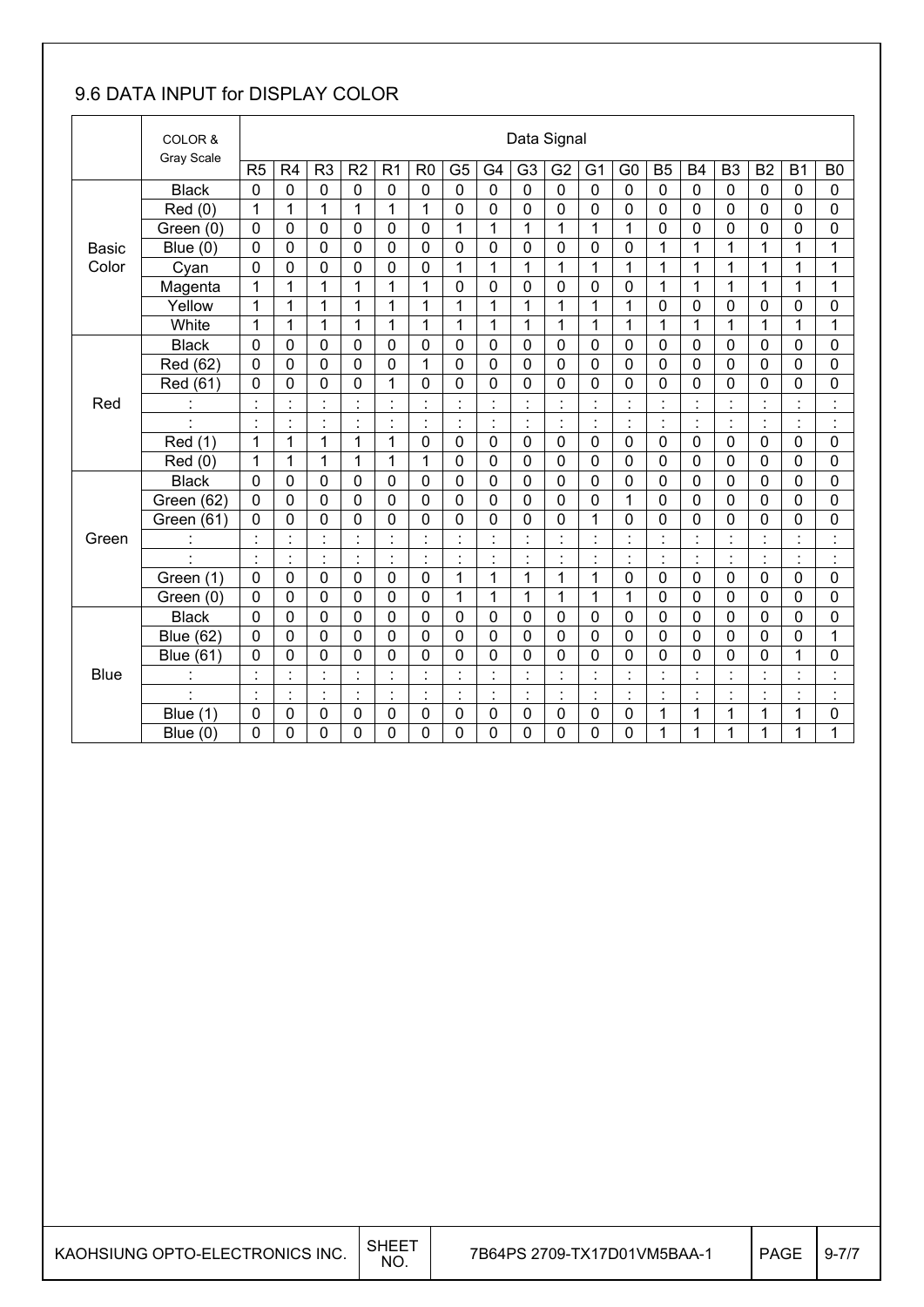**10. OUTLINE DIMENSIONS** 

10.1 FRONT VIEW

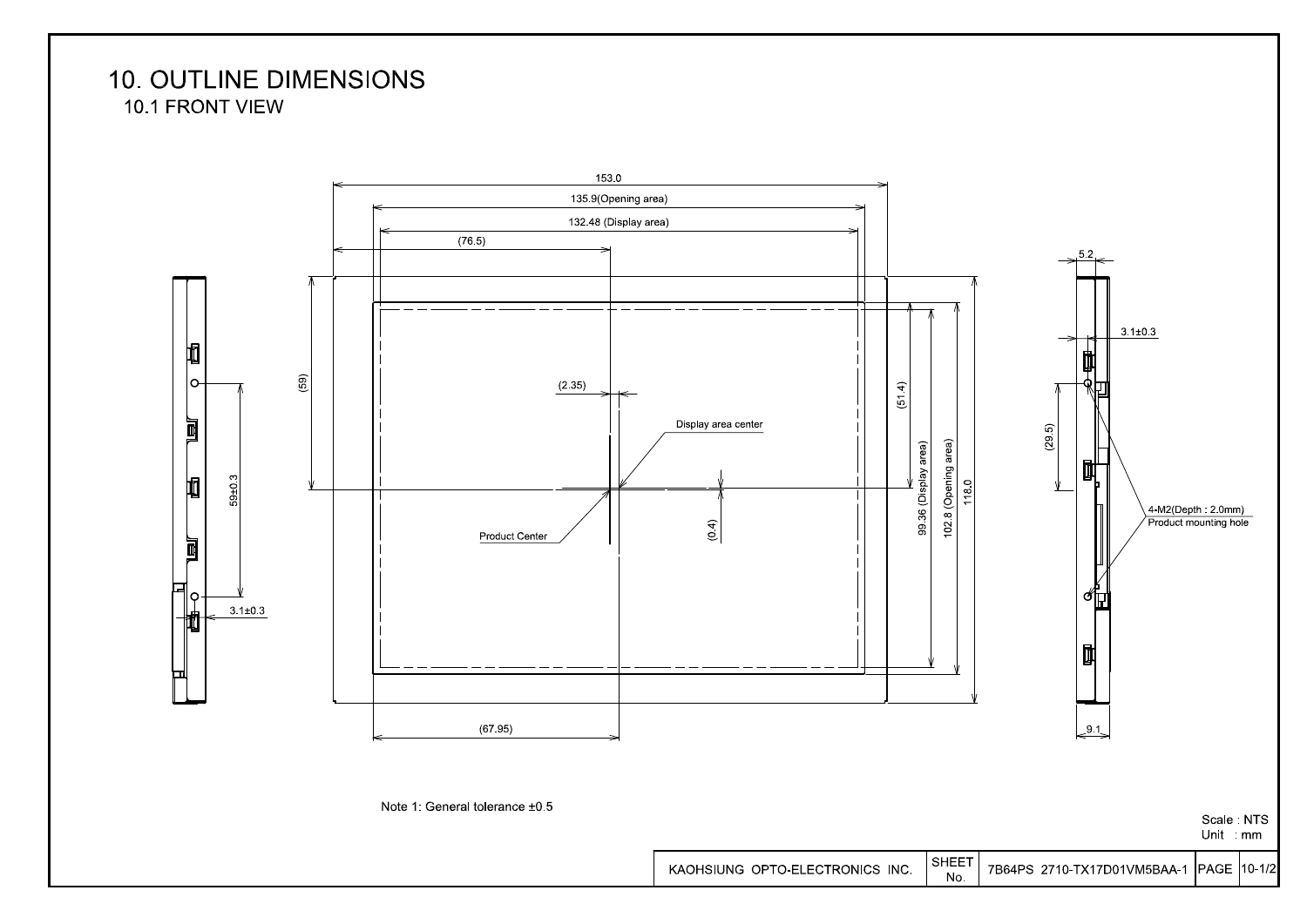10.2 REAR VIEW



Note 1: General tolerance ±0.5

Scale: NTS Unit : mm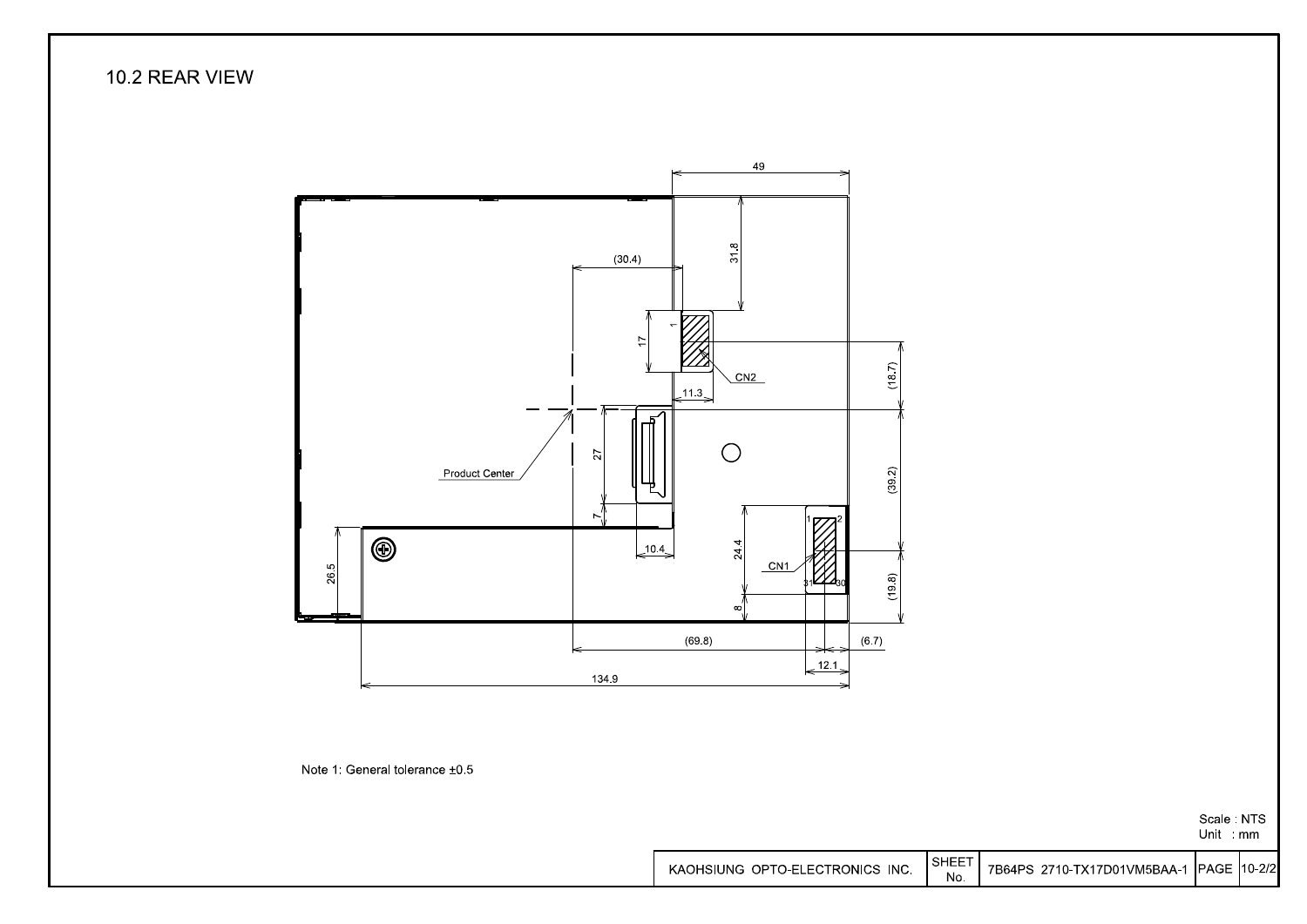## 11. APPEARANCE STANDARD

The appearance inspection is performed in a dark room around 500~1000 lx based on the conditions as below:

- The distance between inspector's eyes and display is 30 cm.
- The viewing zone is defined with angle  $\theta$  shown in Fig. 11.1 The inspection should be performed within  $45^\circ$  when display is shut down. The inspection should be performed within  $5^\circ$  when display is power on.



Fig. 11.1

### 11.1 THE DEFINITION OF LCD ZONE

LCD panel is divided into 3 areas as shown in Fig.11.2 for appearance specification in next section. A zone is the LCD active area (dot area); B zone is the area, which extended 1 mm out from LCD active area; C zone is the area between B zone and metal frame.

In terms of housing design, B zone is the recommended window area customers' housing should be located in.



Fig. 11.2

| KAOHSIUNG OPTO-ELECTRONICS INC. | SHEET<br>NO. | 7B64PS 2711-TX17D01VM5BAA-1 | <b>PAGE</b> | س/ا−י ` |
|---------------------------------|--------------|-----------------------------|-------------|---------|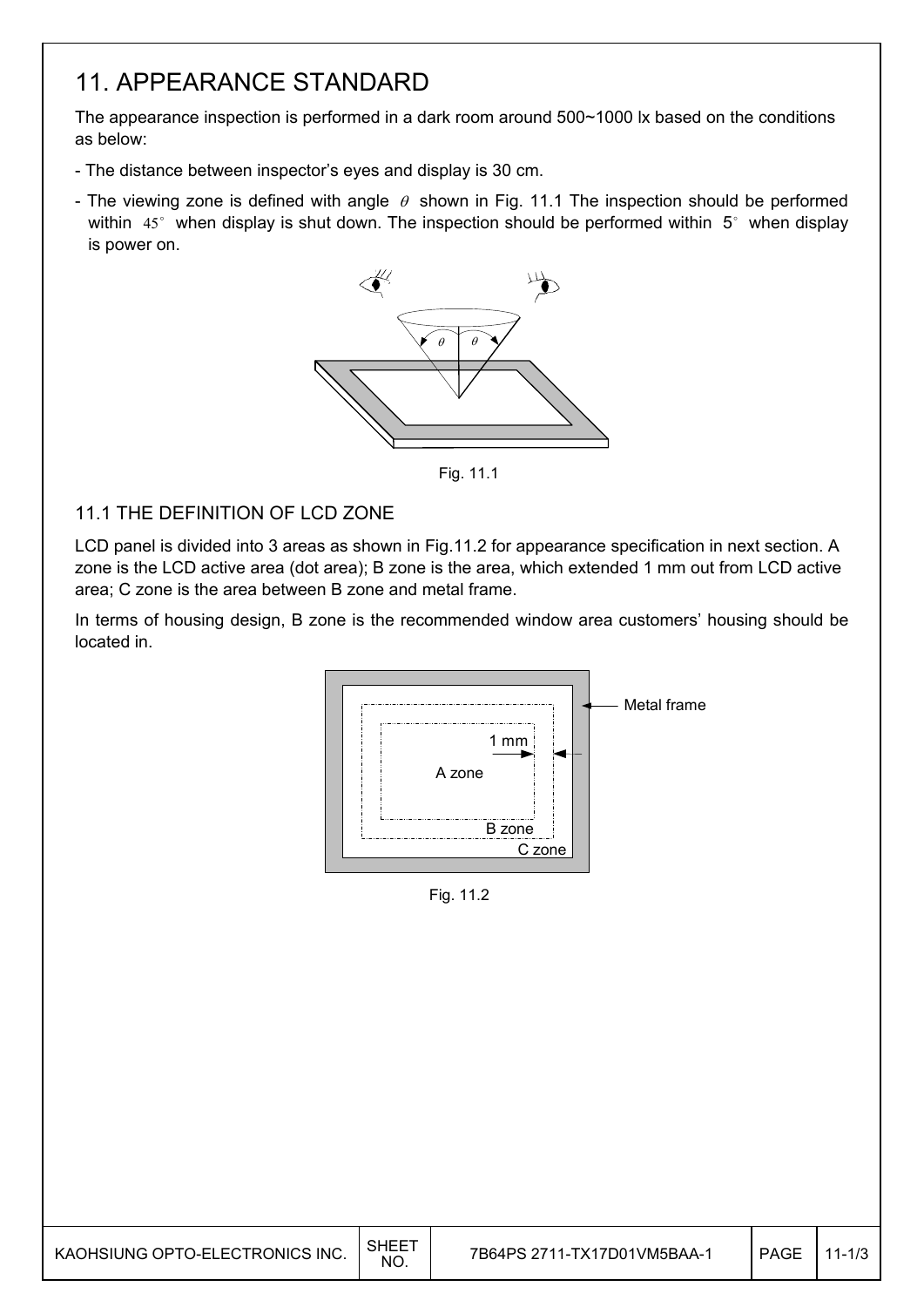### 11.2 LCD APPEARANCE SPECIFICATION

The specification as below is defined as the amount of unexpected phenomenon or material in different zones of LCD panel. The definitions of length, width and average diameter using in the table are shown in Fig. 11.3 and Fig. 11.4.

| Item                            | Criteria               |                     |                                           |                                       |                |                                    | Applied zone |            |
|---------------------------------|------------------------|---------------------|-------------------------------------------|---------------------------------------|----------------|------------------------------------|--------------|------------|
|                                 | Length (mm)            | Width (mm)          |                                           | Maximum number                        |                | Minimum space                      |              |            |
|                                 | Ignored                |                     | $W \le 0.02$                              | Ignored                               |                | $\overline{\phantom{a}}$           |              |            |
| Scratches                       | $L \leq 40$            |                     | $0.02\!<\!W\!\leq\!0.04$                  | 10                                    |                |                                    | A, B         |            |
|                                 | $L \leq 20$            | $W \le 0.04$        |                                           | 10                                    |                | $\overline{\phantom{a}}$           |              |            |
| Dent                            |                        |                     |                                           | Serious one is not allowed            |                |                                    | A            |            |
| Wrinkles in polarizer           |                        |                     |                                           | Serious one is not allowed            |                |                                    | $\mathsf{A}$ |            |
|                                 | Average diameter (mm)  |                     |                                           |                                       | Maximum number |                                    |              |            |
|                                 | $D \le 0.3$            |                     |                                           |                                       | Ignored        |                                    |              |            |
| Bubbles on polarizer            | $0.3\!<\!D\!\leq\!0.5$ |                     |                                           |                                       | 12             |                                    | A            |            |
|                                 | 0.5 < D                |                     |                                           |                                       | 3              |                                    |              |            |
|                                 |                        |                     | Filamentous                               | (Line shape)                          |                |                                    |              |            |
|                                 | Length (mm)            |                     |                                           | Width (mm)                            |                | Maximum number                     |              |            |
|                                 | $L \leq 2.0$           |                     |                                           | $W \le 0.03$                          |                | Ignored                            | A, B         |            |
|                                 | $L \le 3.0$            |                     |                                           | $0.03\!<\!W\!\leq\!0.05$              |                | 10                                 |              |            |
|                                 | $L \le 2.5$            |                     |                                           | $0.05\!<\!W\!\leq\!0.1$               |                | 1                                  |              |            |
| 1) Stains                       |                        |                     |                                           | Round (Dot shape)                     |                |                                    |              |            |
| 2) Foreign Materials            | Average diameter (mm)  |                     |                                           | Maximum number                        |                | Minimum Space                      |              |            |
| 3) Dark Spot                    | D < 0.2                |                     |                                           | Ignored                               |                |                                    |              |            |
|                                 | $0.2 \le D < 0.3$      |                     | 10                                        |                                       | 10 mm          |                                    |              |            |
|                                 | $0.3 \le D < 0.4$      |                     |                                           | 5                                     | 30 mm          |                                    | A, B         |            |
|                                 | $0.4 \leq D$           |                     |                                           | None                                  |                |                                    |              |            |
|                                 | In total               |                     | Filamentous + Round=10                    |                                       |                |                                    |              |            |
|                                 |                        |                     |                                           | Those wiped out easily are acceptable |                |                                    |              |            |
|                                 |                        |                     |                                           | <b>Type</b>                           |                | Maximum number                     |              |            |
|                                 |                        |                     |                                           | 1 dot                                 |                | 4                                  |              |            |
|                                 | Bright dot-defect      |                     | 2 adjacent dot                            |                                       |                | 1                                  |              |            |
|                                 |                        |                     | 3 adjacent dot or above                   |                                       |                | Not allowed                        |              |            |
| Dot-Defect                      |                        |                     |                                           | In total                              |                | 5                                  |              |            |
| (Note 1)                        |                        | 1 dot               |                                           | 5                                     |                | A                                  |              |            |
|                                 |                        |                     |                                           |                                       | $\overline{2}$ |                                    |              |            |
|                                 | Dark dot-defect        |                     | 2 adjacent dot<br>3 adjacent dot or above |                                       |                | Not allowed                        |              |            |
|                                 |                        |                     |                                           | In total                              |                | 5                                  |              |            |
|                                 |                        | In total            |                                           |                                       |                | 10                                 |              |            |
|                                 | Length                 | Width               | $\mathsf{b}$ ]                            | а                                     |                | Average diameter = $\frac{a+b}{2}$ |              |            |
|                                 | Fig. 11.3              |                     |                                           |                                       |                | Fig. 11.4                          |              |            |
| KAOHSIUNG OPTO-ELECTRONICS INC. |                        | <b>SHEET</b><br>NO. |                                           | 7B64PS 2711-TX17D01VM5BAA-1           |                |                                    | <b>PAGE</b>  | $11 - 2/3$ |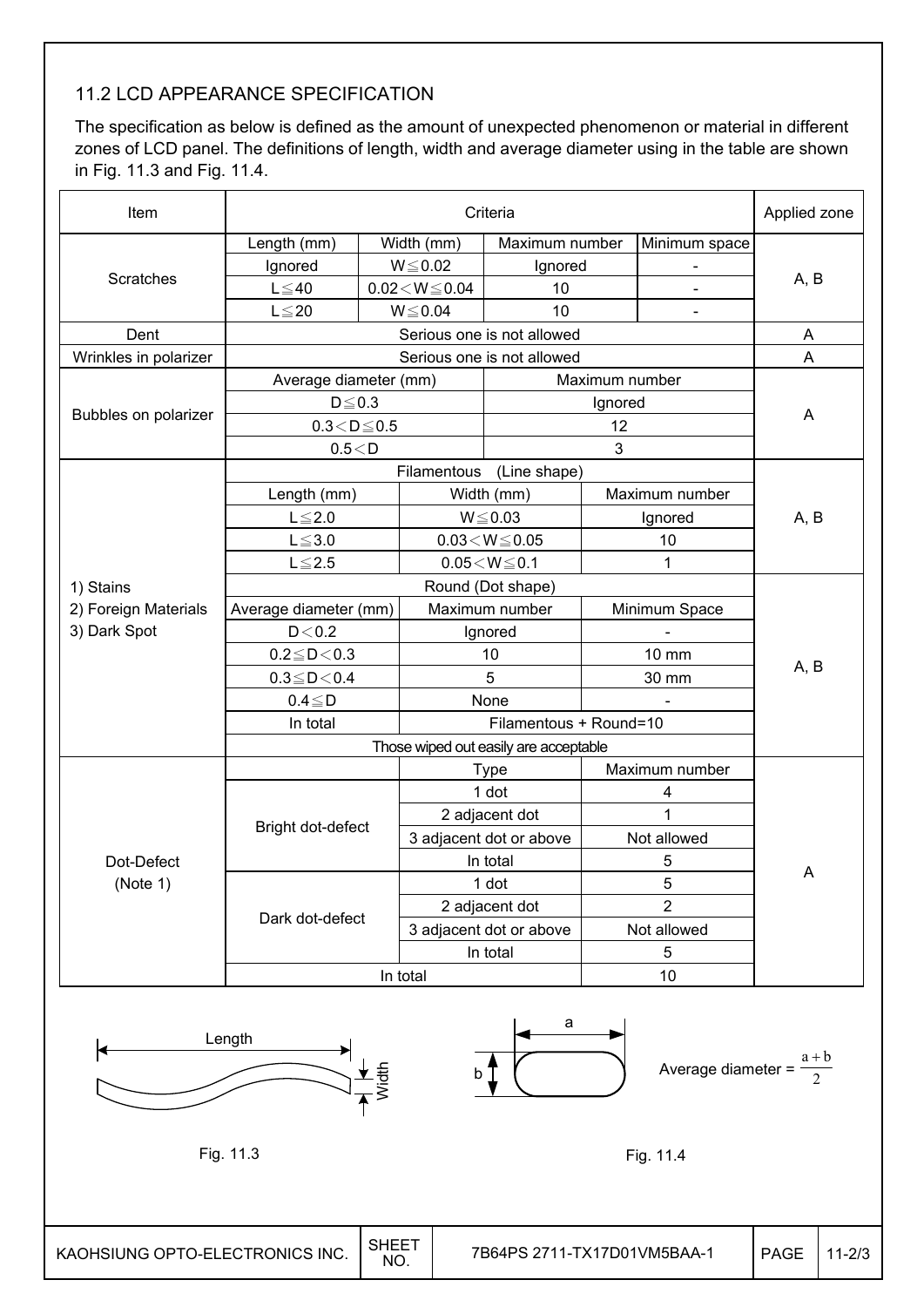Note 1: The definitions of dot defect are as below:

- The defect area of the dot must be bigger than half of a dot.
- For bright dot-defect, showing black pattern, the dot's brightness must be over 30% brighter than others.
- For dark dot-defect, showing white pattern, the dot's brightness must be under 70% darker than others.
- The definition of 1-dot-defect is the defect-dot, which is isolated and no adjacent defect-dot.
- The definition of adjacent dot is shown as Fig. 11.5.



Fig. 11.5

| KAOHSIUNG OPTO-ELECTRONICS INC. | <b>SHEET</b><br>NO. | 7B64PS 2711-TX17D01VM5BAA-1 | <b>PAGE</b> | $11 - 3/3$ |
|---------------------------------|---------------------|-----------------------------|-------------|------------|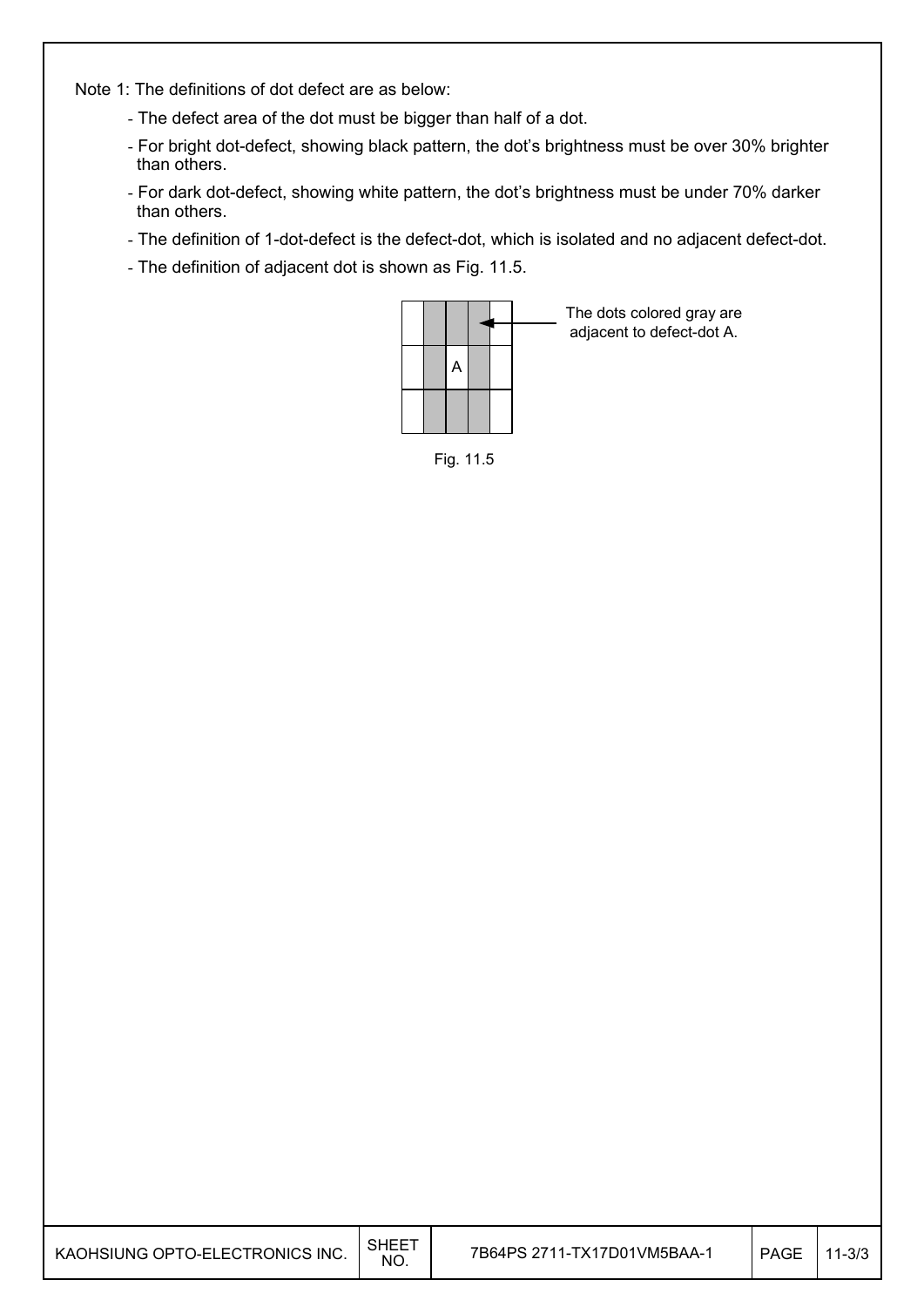## 12. PRECAUTIONS

### 12.1 PRECAUTIONS of ESD

- 1) Before handling the display, please ensure your body has been connected to ground to avoid any damages by ESD. Also, do not touch display's interface directly when assembling.
- 1) Please remove the protection film very slowly before turning on the display to avoid generating ESD.

### 12.2 PRECAUTIONS of HANDLING

- 1) In order to keep the appearance of display in good condition, please do not rub any surfaces of the displays by using sharp tools harder than 3H, especially touch panel, metal frame and polarizer.
- 2) Please do not stack the displays as this may damage the surface. In order to avoid any injuries, please avoid touching the edge of the glass or metal frame and wore gloves during handling.
- 2) Touching the polarizer or terminal pins with bare hand should be avoided to prevent staining and poor electrical contact.
- 3) Do not use any harmful chemicals such as acetone, toluene, and isopropyl alcohol to clean display's surfaces.
- 4) Please use soft cloth or absorbent cotton with ethanol to clean the display by gently wiping. Moreover, when wiping the display, please wipe it by horizontal or vertical direction instead of circling to prevent leaving scars on the display's surface, especially polarizer.
- 5) Please wipe any unknown liquids immediately such as saliva, water or dew on the display to avoid color fading or any permanent damages.
- 6) Maximum pressure to the surface of the display must be less than  $1.96 \times 10^4$  Pa. If the area of applied pressure is less than  $1 \text{ cm}^2$ , the maximum pressure must be less than 1.96N.

### 12.3 PRECAUTIONS OF OPERATING

- 1) Please input signals and voltages to the displays according to the values defined in the section of electrical characteristics to obtain the best performance. Any voltages over than absolute maximum rating will cause permanent damages to this display. Also, any timing of the signals out of this specification would cause unexpected performance.
- 2) When the display is operating at significant low temperature, the response time will be slower than it at 25 $C^{\circ}$ . In high temperature, the color will be slightly dark and blue compared to original pattern. However, these are temperature-related phenomenon of LCD and it will not cause permanent damages to the display when used within the operating temperature.
- 3) The use of screen saver or sleep mode is recommended when static images are likely for long periods of time. This is to avoid the possibility of image sticking.
- 4) Spike noise can cause malfunction of the circuit. The recommended limitation of spike noise is no bigger than  $\pm$  100 mV.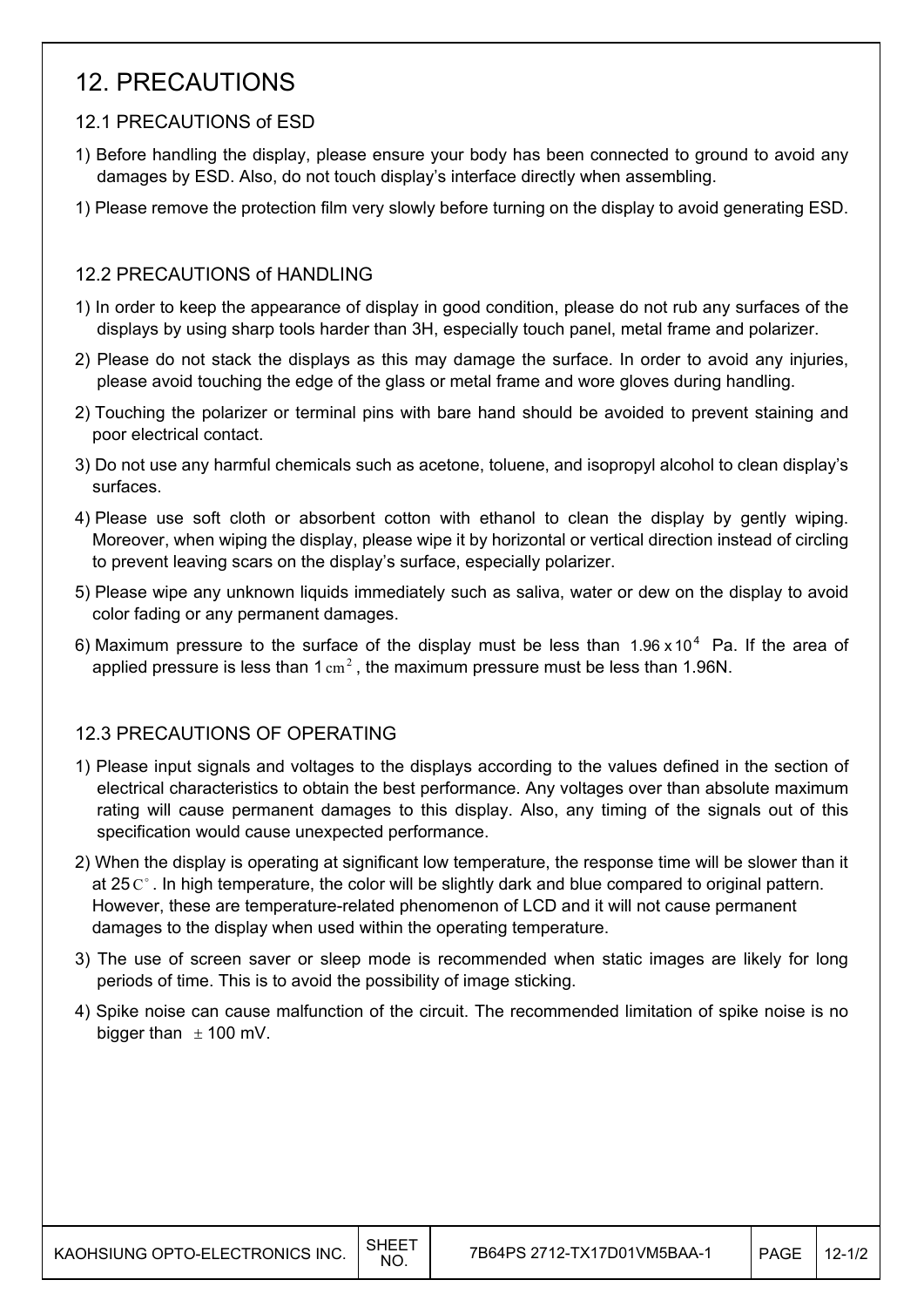#### 12.4 PRECAUTIONS of STORAGE

If the displays are going to be stored for years, please be aware the following notices.

- 1) Please store the displays in a dark room to avoid any damages from sunlight and other sources of UV light.
- 2) The recommended long term storage temperature is between 10 °C ~35 °C and 55% ~75% humidity to avoid causing bubbles between polarizer and LCD glasses, and polarizer peeling from LCD glasses.
- 3) It would be better to keep the displays in the container, which is shipped from KOE, and do not unpack it.
- 4) Please do not stick any labels on the display surface for a long time, especially on the polarizer.

| KAOHSIUNG OPTO-ELECTRONICS INC. | I SHEET<br>NO. | 7Β |
|---------------------------------|----------------|----|
|---------------------------------|----------------|----|